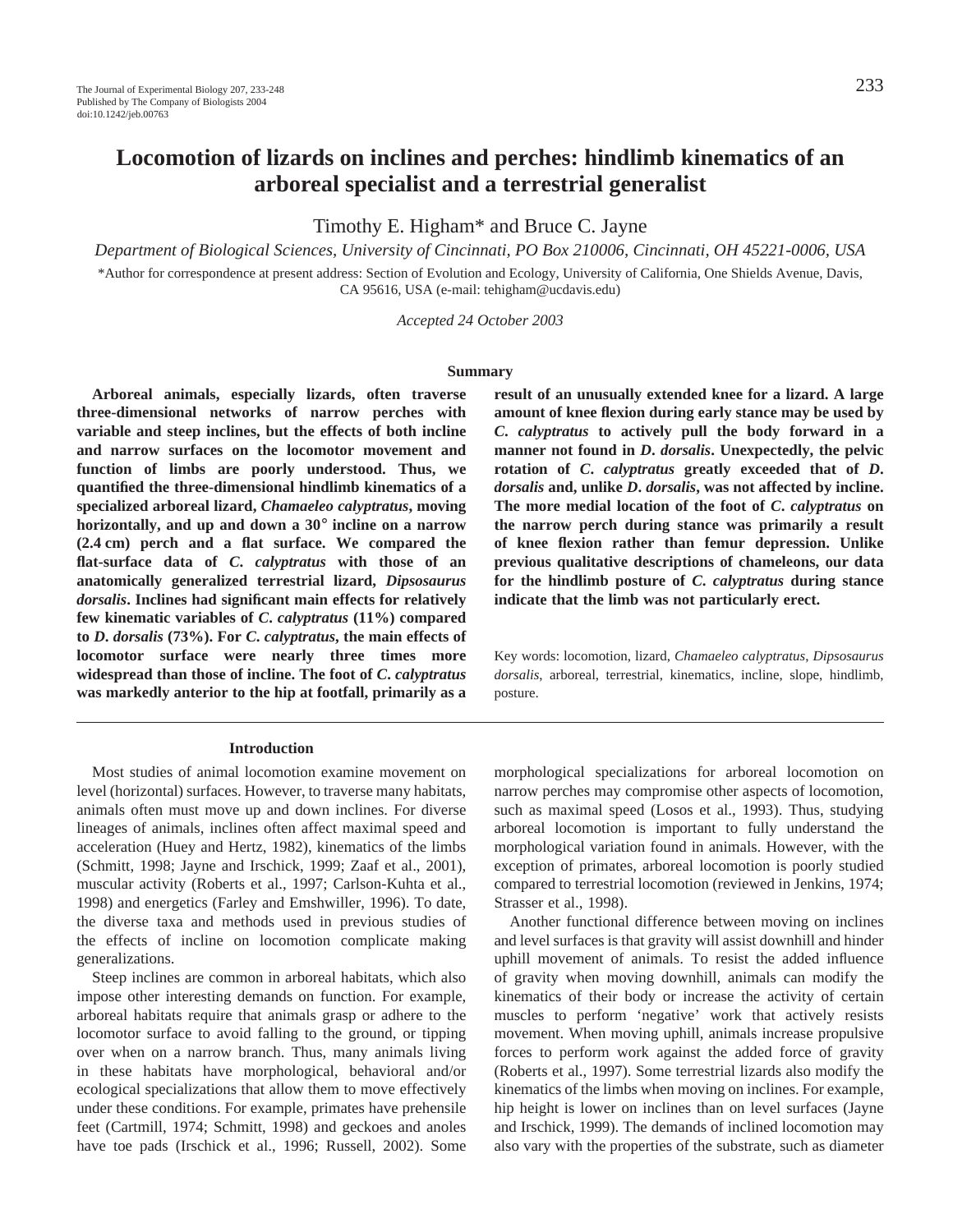or texture. Claws, adhesive systems and prehensile feet are all examples of morphological specializations that could increase gripping ability and thus reduce the chances of slipping (Cartmill, 1985).

Many species of lizards are particularly adept at moving on steep inclines (Huey and Hertz, 1982) and the discrete networks of perches in arboreal habitats often force them to do so (Mattingly and Jayne, in press). Thus inclines are ecologically relevant to the study of lizard locomotion. Lizard taxa also vary considerably in their morphology, ecology and behavior, and include both terrestrial and arboreal forms. Many attributes of habitat are known to affect the locomotion of lizards, such as firmness of the substratum (Carothers, 1986), turning angles of perches (Higham et al., 2001) and perch diameter (Losos and Sinervo, 1989; Losos and Irschick, 1996). Inclines affect the speeds (performance) and limb movements (kinematics) of lizards in both laboratory experiments (Huey and Hertz, 1982, 1984; Irschick and Jayne, 1998; Jayne and Ellis, 1998; Jayne and Irschick, 1999; Zaaf et al., 2001) and field experiments (Irschick and Jayne, 1999a; Jayne and Irschick, 2000). Thus, we examined the effects of incline on the three-dimensional hindlimb kinematics of the arboreal specialist, *Chamaeleo calyptratus* (veiled chameleon) and compared this to the terrestrial generalist, *Dipsosaurus dorsalis* (desert iguana).

We studied the hindlimb only of *C. calyptratus*, for several reasons. First, the only previous three-dimensional kinematic study of lizard locomotion on inclines is for the hindlimb of *D. dorsalis* (Jayne and Irschick, 1999). Second, previous kinematic studies of terrestrial species of lizards have focused on the hindlimb because it is used for all speeds of locomotion, whereas the forelimbs of many species do not contact the ground during high-speed bipedal locomotion (Irschick and Jayne, 1999b). Furthermore, the shoulders of lizards have some translational movements that complicate kinematic analyses (Goslow and Jenkins, 1983; Peterson, 1984).

Chameleons are a specialized group of arboreal lizards with several derived traits including prehensile feet with opposable digits, a prehensile tail, a laterally compressed body, and a relatively upright limb posture (Peterson, 1984; Abu-Ghalyun et al., 1988; Fig. 1). Several of these features make chameleons particularly adept at climbing on narrow branches, but whether chameleons move differently on narrow branches and flat surfaces is unknown. The morphological and behavioral specializations of chameleons for an arboreal habitat may be so divergent from the ancestral condition that limb movement and function during locomotion may also differ considerably from more generalized terrestrial species of lizards (Russell and Bels, 2001).

The purpose of this study was to address the following questions regarding the effects of incline on the threedimensional hindlimb kinematics of an arboreal specialist (veiled chameleon) and a terrestrial generalist (desert iguana). (1) Are the hindlimb movements in chameleons affected by the inclination of the substrate? We hypothesized that chameleons would be affected by incline, as was the case for the desert iguana (Jayne and Irschick, 1999). (2) Are chameleons affected by inclines in the same way as a non-arboreal lizard (desert iguana)? We hypothesized that chameleons and desert iguanas would respond similarly to inclines, despite substantial differences in morphology. (3) Do chameleons alter their limb movements when moving on a flat surface compared to a narrow circular perch? We hypothesized that chameleons would modify the movement patterns of their hindlimbs in response to different surfaces.

## **Materials and methods**

## *Experimental subjects*

We studied the veiled chameleon *Chamaeleo calyptratus* Dumeril and Bibron because it is relatively large, is easily kept in captivity, and is arboreal and morphologically specialized compared to a generalized terrestrial lizard (Peterson, 1984). We obtained all chameleons from a commercial dealer, and they were transported to the University of Cincinnati for experiments. Lizards were caged alone and were fed crickets, which were given a vitamin supplement, three times a week and given water *ad libitum*. Incandescent light bulbs above the cages provided a light and heat source for 12 h per day and allowed the lizards to thermoregulate behaviorally and attain their preferred field active temperature range of 29–31°C. After videotaping several chameleons, we chose four individuals that moved on each combination of incline and surface required for a balanced experimental design. For each individual and combination of incline and surface, we chose strides that had similar speeds (approximately  $50 \text{ cm s}^{-1}$ ). The four chameleons were of similar size, as indicated by the following mean values  $(\pm$ s.e.m.) (ranges in parentheses): mass 80.8±4.3 g (57–98 g), snout–vent length (*SVL*) 18.1±1.1 cm  $(16.9-19.5$  cm).

For each of the lizards used for the kinematic analysis, we measured several anatomical lengths. We measured snout–vent length, tail length and pelvic width to the nearest mm from the specimens after preservation. We used life-size lateral view radiographs of preserved specimens and digital calipers  $(\pm 0.05$  mm) to measure a total of four limb distances from the right side of each lizard. The lengths of the femur and tibia were measured from their most proximal to their most distal portion. The length of the hindfoot was measured from the heel to the base of the fourth metatarsal. The length of the fourth toe of the hindfoot was measured from the base of the claw on the fourth digit to the base of the fourth metatarsal. We also determined the location of the paint mark on the pelvis relative to the hip joint so that the coordinates of the pelvic landmark could be transformed to estimate the location of the hip.

The mean lengths from the hip to the tip of the toe of *C. calyptratus* (8.2±0.2cm) and *Dipsosaurus dorsalis* Baird and Girard  $(8.1\pm0.3$  cm) were almost identical, but the lengths of the elements that make up the limb differ substantially between these two species. The lengths of both the femur and tibia of chameleons  $(3.6\pm0.1$  cm and  $2.7\pm0.1$  cm, respectively) were much longer than those of the desert iguanas  $(2.4\pm0.02 \text{ cm and}$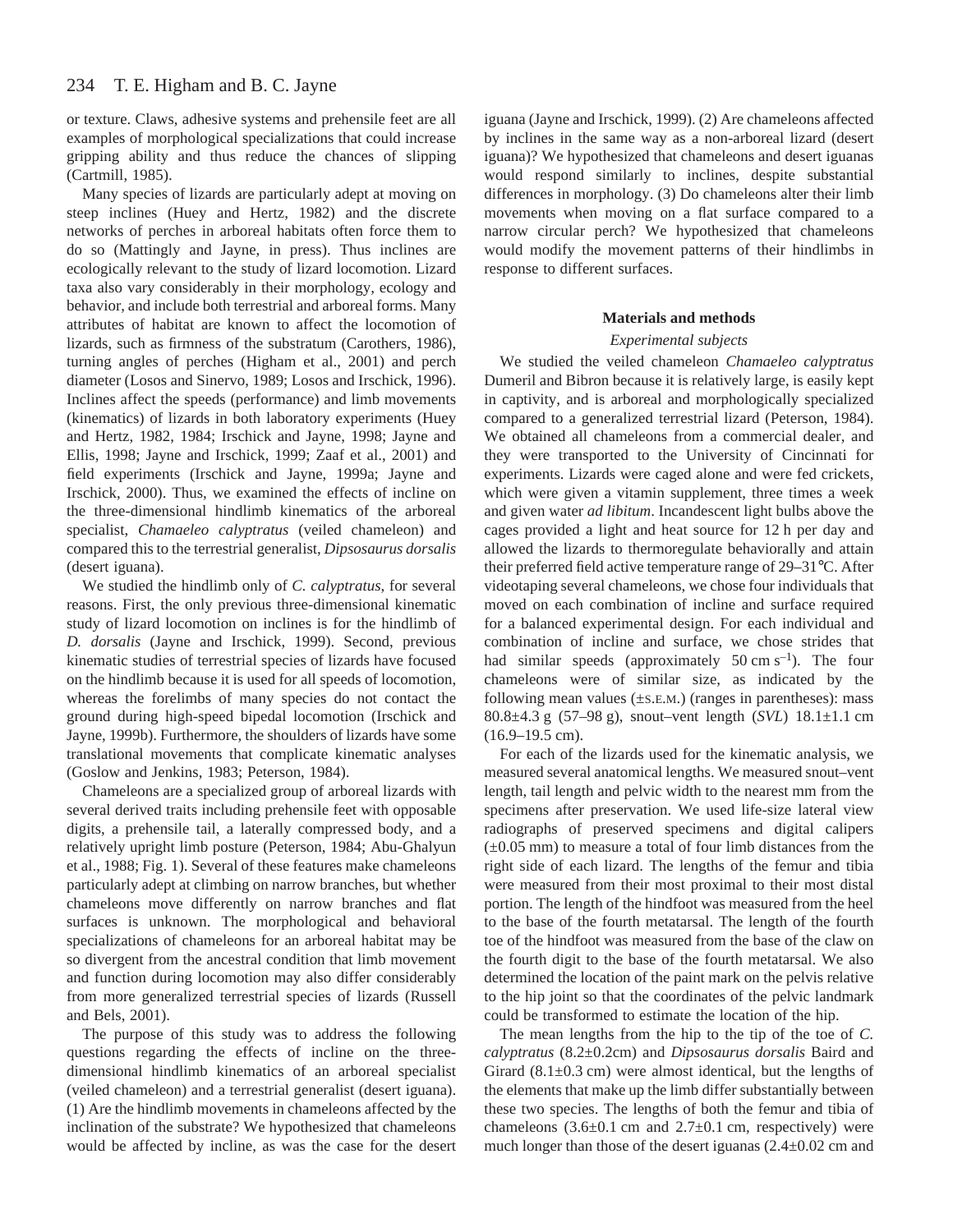|                                   |                              | C. calyptratus $+ D$ . dorsalis |                                | C. calyptratus only   |                       |                               |  |
|-----------------------------------|------------------------------|---------------------------------|--------------------------------|-----------------------|-----------------------|-------------------------------|--|
| Dependent variable                | <b>Species</b><br>$d.f.=1,6$ | Incline<br>$d.f.=2.12$          | Species×Incline<br>$d.f.=2.12$ | Incline<br>$d.f.=2,6$ | Surface<br>$d.f.=1,3$ | Incline×Surface<br>$d.f.=2,6$ |  |
| Duty factor                       | 0.1                          | 0.2                             | 3.4                            | 3.1                   | 1.9                   | 0.2                           |  |
| Stride length <sup>1</sup>        | 1.1                          | $4.5*$                          | 2.8                            | 1.0                   | 1.9                   | 0.4                           |  |
| Step length                       | 1.9                          | 3.6                             | $5.9*$                         | 2.3                   | $\Omega$              | 0.3                           |  |
| $Y_{\text{min}}$ hip <sup>1</sup> | 2.2                          | $18.4***$                       | $7.6***$                       | 0.5                   | $19.2*$               | 2.0                           |  |
| $Y_{\text{max}}$ hip <sup>1</sup> | 0.2                          | $9.5**$                         | 4.0                            | 0.9                   | $17.7*$               | 2.0                           |  |

Table 1. F values from three-way ANOVAs performed separately on each variable

\**P*<0.05, \*\**P*<0.01, \*\*\**P*<0.001.

Main effects and interaction terms are listed above each column.

d.f., degrees of freedom.

l Units are cm for *C. calyptratus* only and proportions for *C. calyptratus* + *D. dorsalis*.

 $2.1 \pm 0.02$  cm, respectively). Additionally, the lengths from the heel to the base of the fourth toe and of the fourth toe were larger in desert iguanas  $(1.4 \pm 0.02$  cm and  $2.3 \pm 0.03$  cm, respectively) than in chameleons  $(1.1\pm0.04 \text{ cm}$  and  $0.7\pm0.04$  cm, respectively).

## *Experimental protocol*

We obtained simultaneous dorsal and lateral views of the chameleons moving on both the perch and (non-moving) treadmill using a two-camera NAC HSV-500 high-speed video system (Tokyo, Japan) operating at  $250$  images  $s^{-1}$ . All of the locomotor surfaces were approximately 1 m long and included a 2.4 cm diameter wooden dowel and the same treadmill that was used for *D. dorsalis* by Jayne and Irschick (1999). All of the surfaces were inclined at 30° (uphill), –30° (downhill) and 0° (level) relative to the horizontal plane, and the midpoint of each surface was approximately 1 m above the ground. To provide fixed points of reference we drew lines at 10 cm intervals along the length of the surfaces. To facilitate digitizing the location of points on the lizards, we painted landmarks on the pelvis, knee, ankle, metatarsal and toe tip (Fig. 1). Prior to each trial, we measured the body temperature of the chameleon using a thermocouple and a Tegam (Geneva, OH, USA) model 871A digital thermometer. We allowed the chameleon to bask under a light until its temperature approximated 30°C (range: 29–31°C).

The data for the desert iguana (*D. dorsalis*) were a subset of those analyzed by Jayne and Irschick (1999). We only analyzed the slowest speed trials  $(50 \text{ cm s}^{-1})$  from desert iguanas moving steadily on a motorized treadmill. Although they differ considerably in shape, these two species have grossly similar size, as indicated by the combined length of the limb elements in *C*. *calyptratus* (8.2±0.2·cm) and *D*. *dorsalis*  $(8.1\pm0.3 \text{ cm})$ . The grand means  $\pm$  95% confidence limits (CL) for the speeds of 48 strides of *D*. *dorsalis* and 90 of *C. calyptratus* were  $52 \pm 1.7$  cm s<sup>-1</sup> and  $17 \pm 1.0$  cm s<sup>-1</sup>, respectively. Similar duty factors commonly indicate equivalent speeds and gaits, and we selected strides of *D*. *dorsalis* and *C*. *calyptratus* such that no statistically significant variation was present in duty factor among any of the main experimental treatments (Table 1) and for which the grand means  $\pm$  95% CL were 62 $\pm$ 1.9% and 63 $\pm$ 1.2%, respectively. Thus, the locomotion that was analyzed was a relatively slow walk for both species.

For the chameleons, we analyzed non-consecutive strides from different trials, and the stationary surfaces used to obtain locomotion required a large number of trials to obtain reasonably steady-speed locomotion of similar speeds. The strides selected for analysis were in the middle of a bout of locomotion with three or more strides that subjectively appeared to be of similar speed. Hence, we selected strides with little if any acceleration.

# *Kinematics*

We used customized video analysis software (Measurement TV, written by Garr Updergraff, San Clemente, CA, USA; garru@uci.edu, garru@fea.net) to reconstruct the threedimensional coordinates of each landmark. The *x*-axis of each video image was parallel to the overall direction of travel along the long axis of the locomotor surface. The *y*-axis was perpendicular to the surface and within a vertical plane passing through the long axis of each walkway, and *y*=0 for the top of the walkway along its entire length. The *z*-axis was perpendicular to the *x*–*y* plane.

For each chameleon on each incline and surface, we selected 3–4 strides of steady-speed locomotion for frame-by-frame motion analysis. We digitized 25–35 images per stride, which provided images between 30–60 ms apart. Three-dimensional coordinates were digitized for the hip, knee, ankle, base and tip of the fourth toe (excluding claw). From a dorsal perspective, two-dimensional coordinates (*x*, *z*) were digitized for the right and left hips.

To facilitate visualizing the limb elements, we transformed all of the three-dimensional coordinates of limb elements distal to the hip so that the hip was located at  $(0, 0, 0)$ . Positive values of the relative *x*, *y* and *z* coordinates indicate anterior, dorsal, and lateral movements, respectively. For each stride we determined minimum (*X*min, *Y*min, *Z*min) and maximum (*X*max, *Y*max, *Z*max) values of the relative three-dimensional coordinates, as well as the difference (∆) between the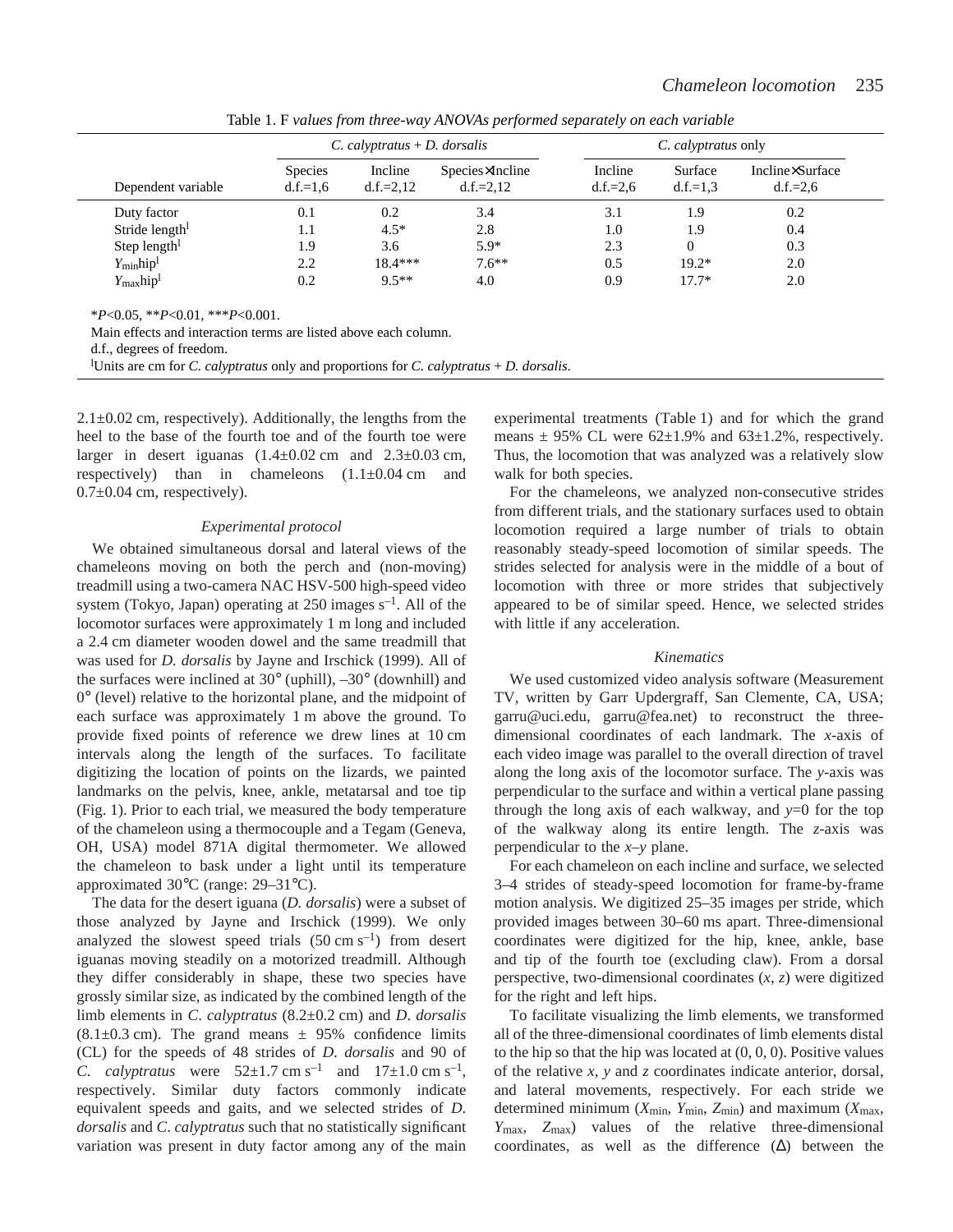minimum and maximum values. To facilitate the inter-specific comparisons, each linear variable was scaled to the cumulative lengths of all limb elements proximal to that location. For example, the positions of the ankle were divided by the combined lengths of the femur and tibia.

Three-dimensional angles described angles of joints within the hindlimb at footfall and at the end of stance. A detailed explanation of the angular measurements can be found in Jayne and Irschick (1999). Smaller values of knee angle between 0° and 180° indicate greater flexion of the joint. For the ankle angle, decreasing values between 0° and 180° indicate greater dorsiflexion of the foot. The orientation of the pelvis was determined by a two-dimensional angle obtained from a dorsal perspective, and from the differences between maximum and minimum values we were able to determine the amount of pelvic rotation. For locomotion on the treadmill, the angle of toe orientation was the angle of the fourth toe relative to the *x*axis and larger angles between 0° and 90° indicated that the toe was more laterally oriented. Toe orientation could not be reliably measured for locomotion on a perch since the toe was often not visible in dorsal view. Thus we did not include toe orientation in analyses involving the round perch.

For three angles that describe the orientation of the femur, we determined the maximum and minimum values for each complete stride cycle. Femur retraction was the twodimensional angle between a line connecting the left and right hips and the long axis of the femur projected onto the *x*–*z* (horizontal) plane. Femur retraction values of 0° indicate when the femur is perpendicular to the longitudinal axis of the pelvis, and positive and negative values indicate measures of femur retraction and protraction, respectively. Long-axis rotation of the femur was a three-dimensional angle between a vertical reference plane passing through the femur and the plane containing the femur and tibia. Greater clockwise longaxis rotation of the right femur, as seen in right lateral view, is indicated by greater positive values, and a value of zero indicates that the plane containing the femur and tibia is within the vertical reference plane passing through the femur. Femur depression was the three-dimensional angle between the long axis of the femur and a horizontal reference plane. Positive and negative values of femur depression indicate that the distal femur was either ventral or dorsal to the hip, respectively.

### *Statistical analyses*

We used SAS version 8.0 for all statistical analyses, and *P*<0.05 was the criterion for statistical significance. In the tabular summaries of the statistics, we provide degrees of freedom and *F*-values to clarify the potential effects of making multiple comparisons. The following two analyses were conducted for each linear and angular variable: (1) A comparison within *C*. *calyptratus* examining the effects of surface (perch and treadmill). For this analysis, individual was a random factor while surface and incline were fixed factors. (2) We compared *C*. *calyptratus* to *D. dorsalis* for locomotion on a treadmill. For this analysis, individual was a random



Fig. 1. Lateral and dorsal views of *Chamaeleo calyptratus* moving on a level perch including (A) footfall (0 ms), (B) midstance  $(488 \text{ ms})$ ,  $(C)$  endstance  $(972 \text{ ms})$  and  $(D)$  midswing  $(1240 \text{ ms})$ . The lizard is moving at approximately 17 cm  $s^{-1}$ .

factor nested within species while species and incline were fixed factors. Consequently, the denominators for the *F*-tests on the main effects of incline and surface were the mean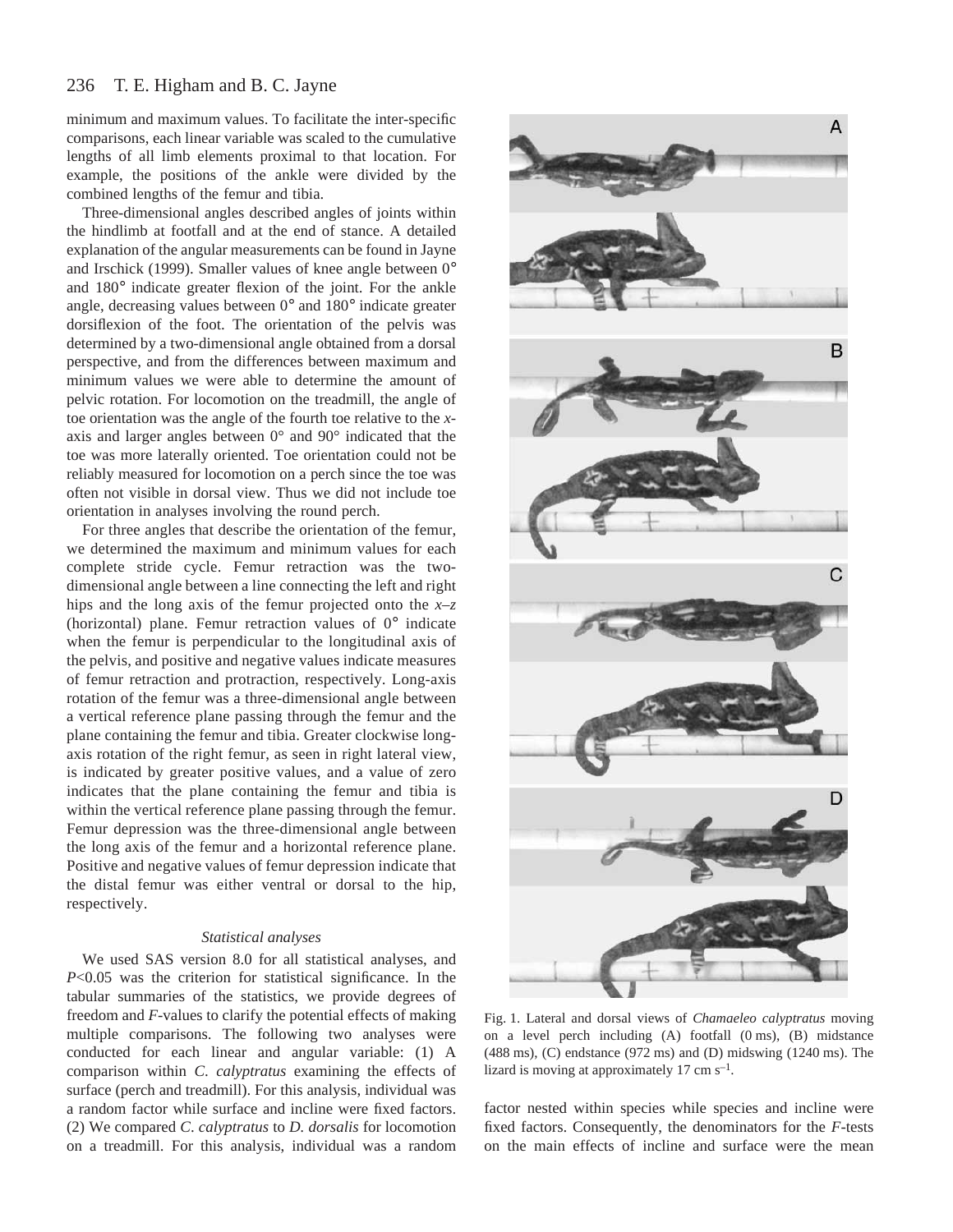

Fig. 2. Schematic figures of the right hindlimb for a

single complete stride for *C*. *calyptratus* (A) and *D. dorsalis* (B) moving on a level treadmill. The five figures for each animal indicate (from left to right) footfall, midstance, endstance, midswing and the subsequent footfall. The red, blue, yellow and green portions are the femur, tibia, metatarsal and toe, respectively. Both of the strides are to the

squares of two-way interaction terms of the fixed effect and the individual factor, and the denominator for the *F*-test for the main species effect was the mean squares of the individual factor (Zar, 1996).

Multivariate statistics were performed to evaluate whether locomotion was unique for a particular species and for a particular surface within *C*. *calyptratus*. We used 17 kinematic variables in two discriminant function analyses. The first analysis of *C. calyptratus* data included each stride (*N*=89) as an individual point and each combination of surface (*N*=2) and incline (*N*=3) as a categorical variable. The second analysis of treadmill data for both species included each stride (*N*=90) as an individual data point and each combination of incline (*N*=3) and species (*N*=2) as a categorical variable.

Results are presented as means  $\pm$  s.E.M., unless stated otherwise.

### **Results**

## *General description of limb movements for C. calyptratus*

At the time of footfall the foot of *C*. *calyptratus* was substantially anterior to the hip as a result of femur protraction and knee extension (Figs 1A, 2A). Femur protraction was so extreme at footfall that the medial surface of the thigh often touched the body (Figs 1A, 3). The angles of both the knee and ankle at footfall usually exceeded 120° and 130°, respectively. The foot of *C*. *calyptratus* was oriented such that the *x* position of the toes closely approximated that of the ankle at footfall (Fig. 1A). Maximal pelvic rotation was approximately coincident with footfall.

Femur retraction of *C*. *calyptratus* began at footfall and continued to a maximum slightly before the end of stance (Fig. 4A). After footfall, the knee flexed to an acute angle near mid-stance, whereupon the knee extended to a maximum at the end of stance (Figs 1, 4A). At midstance, the height of the knee was often similar to that of the hip (Fig. 3). The vertical distance between the foot and hip was nearly constant for the first two-thirds of stance (Fig. 5D,E). The anterior (positive  $x$ ) and posterior (negative *x*) excursions of the limb relative to the hip were nearly symmetrical (Fig. 5A,B,D,E). Clockwise longaxis femur rotation (as seen in right lateral view) began at footfall and continued throughout stance (Fig. 4A).

Counter-clockwise long-axis femur rotation of *C*. *calyptratus* began near the beginning of swing and continued until footfall (Fig. 4A). Most femur protraction occurred in early swing, and in the second half of swing this angle was nearly constant (Fig. 4A). The knee began to flex just prior to swing and continued to flex until mid-swing, whereupon the knee extended until footfall (Figs 1, 2, 4A). Values of femur depression decreased sufficiently during early swing such that the knee was often higher than the hip (Figs 1D, 5D,E). The maximum lateral positions of all portions of the limb usually occurred near mid-swing (Figs·1, 5A,B), and shortly thereafter the distal portions of the limb were anterior to the knee (Figs·1, 2A). As seen from a dorsal view, the path traveled by the knee during swing almost exactly retraces the path traveled during stance (Fig.  $5A,B$ ).

## *Effects of incline and surface on C. calyptratus*

For *C*. *calyptratus*, 17 out of 30 variables (excluding duty factor) had no significant variation with either the main or interactive effects of incline and surface (Tables 1, 2). For example, neither stride nor step length varied significantly among any of the experimental treatments (Table 1; Fig. 6A). In contrast, the minimum and maximum heights of the hip relative to the locomotor surface varied significantly between the perch and treadmill such that values on the treadmill were greater than those on the perch (Table 1; Fig.  $6B$ ).

For the linear positions and excursions of the hindlimb of *C*. *calyptratus*, surface and incline affected 10 and 5 of the 27 variables, respectively (Table 2). The most anterior (*X*<sub>max</sub>) positions of the knee, ankle and metatarsal were all significantly greater on the perch than on the treadmill (Table 2; Fig. 6C). Furthermore, incline significantly affected five of the six variables describing the most posterior  $(X_{\text{min}})$ and anterior  $(X_{\text{max}})$  locations of the knee, ankle and metatarsal such that the lowest values were on the uphill incline (Table 2; Fig. 6C).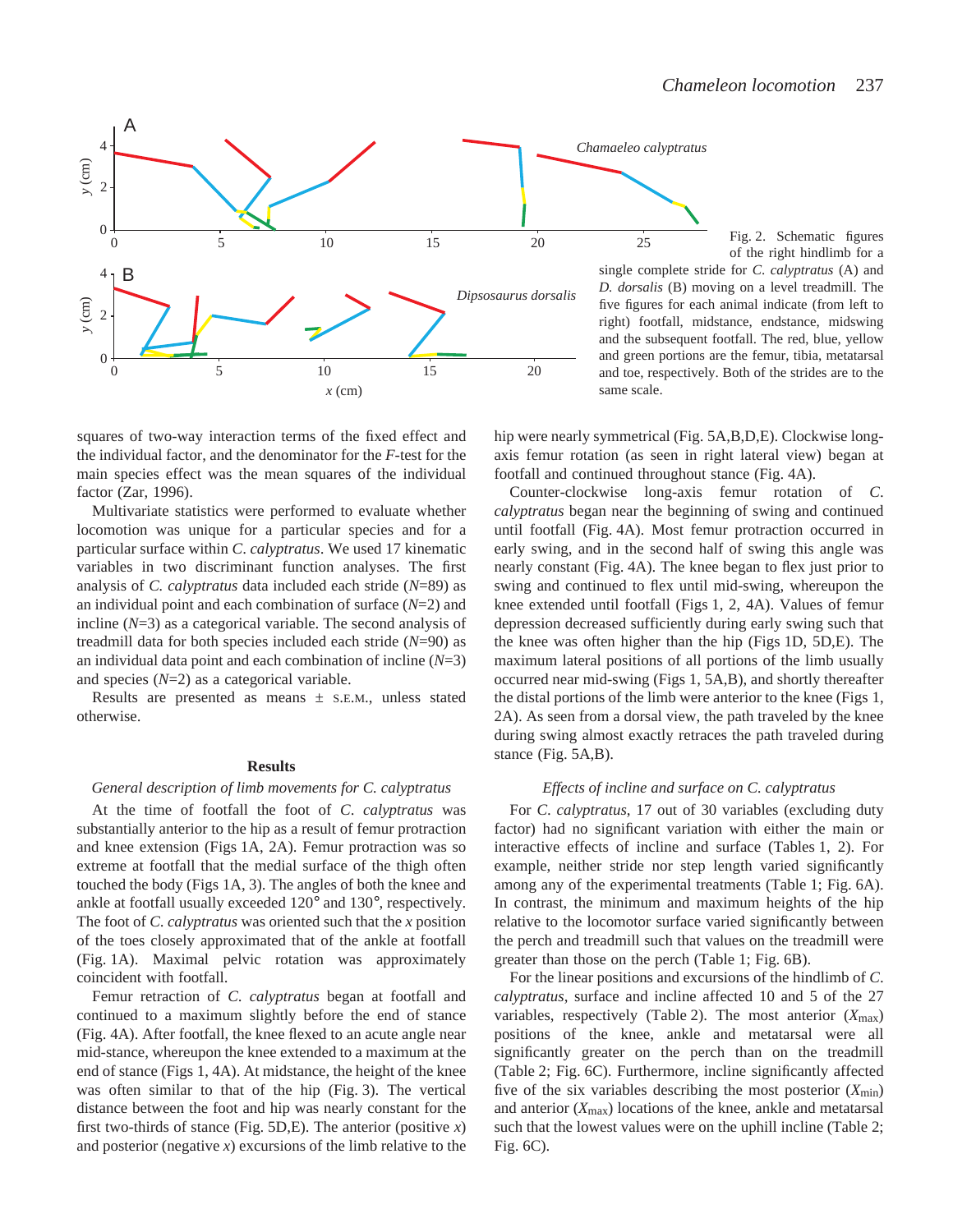

Fig. 3. Mean values of *y* and *z* of the right hindlimb relative to the hip (*y*=0, *z*=0) for each combination of species (rows; A–D, *C. calyptratus*; E,F, *D. dorsalis*), surface (rows; A,B, 2.4 cm perch; C–F, treadmill), and incline (columns;  $-30^{\circ}$ ,  $0^{\circ}$ ,  $30^{\circ}$ ). From proximal to distal the endpoints of the line segments represent the hip, knee, ankle, distal end of the metatarsala and tip of the toe. Sample sizes range from 14 to 16 strides (from four individuals per species) for each combination of the three factors. The projection onto the  $y-z$  plane corresponds to an anterior view. With the exception of downhill locomotion on the treadmill at footfall, the femur of *D. dorsalis* is more erect than that of *C*. *calyptratus*.

For *C*. *calyptratus*, the most dorsal positions (*Y*max) of the ankle and the metatarsal relative to the hip were significantly greater on the treadmill than on the perch (Table 2). Incline and surface also had significant interactive effects on the maximum dorsal positions of the ankle and metatarsal such that values were nearly invariant with incline on perches, whereas

| Table 2. F values from three-way ANOVAs performed separately on each kinematic variable that indicates maximum and         |
|----------------------------------------------------------------------------------------------------------------------------|
| minimum linear positions and displacements in the x, y and z dimensions relative to the hip during the stride cycle for C. |
| calyptratus moving on a perch and treadmill                                                                                |

|                                |            | - -              |            |               |                  |                |                  |           |            |  |
|--------------------------------|------------|------------------|------------|---------------|------------------|----------------|------------------|-----------|------------|--|
| Anatomical location            | $X_{\min}$ | $X_{\text{max}}$ | $\Delta X$ | $Y_{\rm min}$ | $Y_{\text{max}}$ | $\Delta Y$     | $Z_{\text{min}}$ | $Z_{max}$ | $\Delta Z$ |  |
| Incline $(2,6)$                |            |                  |            |               |                  |                |                  |           |            |  |
| Knee                           | $7.1*$     | $20.5**$         | 1.0        | 2.3           | 1.2              | 1.1            | 1.3              | 1.7       | 3.9        |  |
| Ankle                          | $5.6*$     | $6.7*$           | 0.4        | 2.7           | 2.1              | 0.5            | 2.3              | 1.9       | 2.5        |  |
| Metatarsal                     | 4.2        | $8.7**$          | 0.2        | 2.7           | 1.2              | 0.2            | 1.1              | 2.5       | 2.3        |  |
| Surface $(1,3)$                |            |                  |            |               |                  |                |                  |           |            |  |
| Knee                           | 4.3        | 66.4**           | 12.1       | 3.9           | 9.1              | $\overline{0}$ | 5.4              | 0.1       | 13.8*      |  |
| Ankle                          | 0.1        | $32.0*$          | 7.7        | 2.2           | $55.6**$         | 1.0            | $76.5***$        | 6.3       | 1.5        |  |
| Metatarsal                     | 1.3        | $50.4**$         | 0.9        | $11.2*$       | $21.5**$         | 0.9            | 98.8**           | 15.8*     | 5.5        |  |
| Incline $\times$ Surface (2,6) |            |                  |            |               |                  |                |                  |           |            |  |
| Knee                           | 3.9        | 0.2              | 3.7        | 1.5           | 1.6              | 0.6            | $\Omega$         | 2.1       | 0.3        |  |
| Ankle                          | 3.9        | 0.2              | 4.0        | 0.3           | $14.6**$         | 1.7            | 1.0              | 0.3       | 0.3        |  |
| Metatarsal                     | 2.6        | 0.3              | 2.5        | 0.1           | 8.9**            | 2.5            | 3.9              | 0.5       | 1.0        |  |
|                                |            |                  |            |               |                  |                |                  |           |            |  |

\**P*<0.05, \*\**P*<0.01, \*\*\**P*<0.001.

ANOVA effects and degrees of freedom (in parentheses) are given above each group of rows indicating different locations within the hindlimb.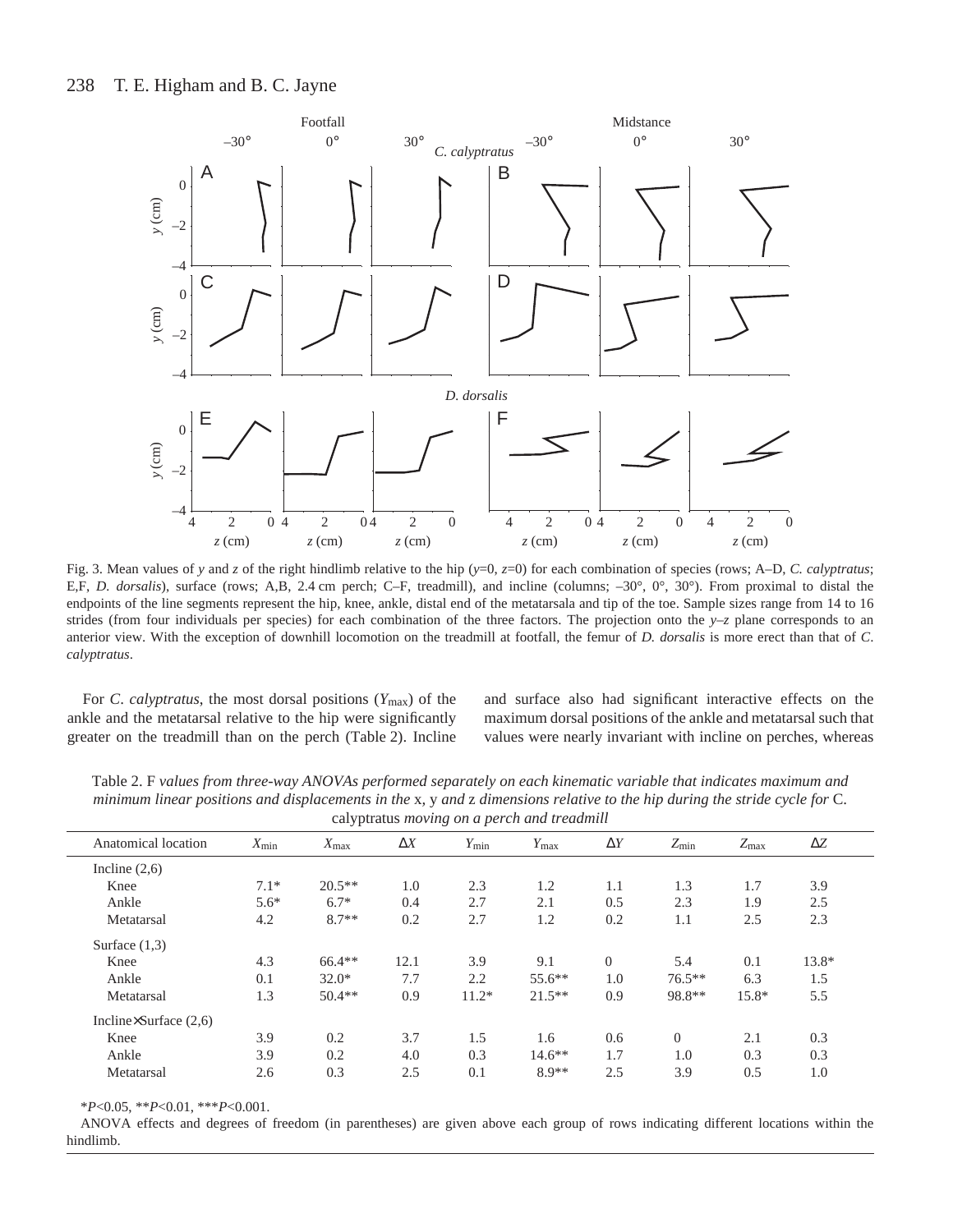

Fig. 4. Angles of the knee joint, femur retraction, femur rotation and femur depression *versus* time (as a percentage of stride cycle) for a single stride for *C*. *calyptratus* (A) and *D. dorsalis* (B) moving on a level treadmill. The arrows indicate the end of stance, and footfall occurs at time 0%. The speeds for *C*. *calyptratus* and *D. dorsalis* were approximately 17 cm  $s^{-1}$  and 50 cm  $s^{-1}$ , respectively.

the level values on the treadmill were substantially less than the values for both inclines (Table 2).

The most medial positions (*Z*min) of the ankle and metatarsal were also significantly affected by surface (Table 2). The ankle and foot of *C*. *calyptratus* were positioned much more medially when moving on the perch rather than the treadmill (Figs 3, 6D). The negative mean values of *Z*min for the perch indicate that the ankle and foot were momentarily medial to the hip on the perch (during stance), whereas these structures were always lateral to the hip for locomotion on the treadmill (Figs 5, 6D). The maximum lateral values (*Z*max) of the metatarsal and the lateral excursion (∆*Z*) of the knee were both significantly greater for treadmill locomotion than for perch locomotion  $(Table 2; Fig. 5A,B).$ 

Incline and surface each significantly affected three of the 15 angular variables for *C*. *calyptratus*, and only two variables had significant interactive effects of incline and surface (Table·3). Maximum femur depression of *C*. *calyptratus* changed significantly with incline, and the mean values for downhill locomotion on the treadmill  $(13\pm3)$ <sup>o</sup>) were less than half those for uphill treadmill locomotion  $(28\pm2^{\circ})$  (Fig. 7B). Surface significantly affected minimum femur rotation (Table 3). Minimum femur rotation on the perch approximated zero, indicating that the femur and tibia were in a vertical plane, whereas the negative values for the treadmill indicate that the ankle was anterior and medial to the vertical plane passing through the femur (Fig. 7A). For *C. calyptratus*, the femur was protracted significantly more on the level surface compared to the inclined surfaces (Fig. 7C), and the excursions of femur retraction were significantly greater for perch locomotion compared to that on the treadmill (Table 3). The

|                             |                              | C. calyptratus $+ D$ . dorsalis |                                | C. calyptratus only   |                       |                               |  |
|-----------------------------|------------------------------|---------------------------------|--------------------------------|-----------------------|-----------------------|-------------------------------|--|
| Dependent variable          | <b>Species</b><br>$d.f.=1,6$ | Incline<br>$d.f.=2,12$          | Species×Incline<br>$d.f.=2,12$ | Incline<br>$d.f.=2,6$ | Surface<br>$d.f.=1,3$ | Incline×Surface<br>$d.f.=2,6$ |  |
| Knee $(ff)$                 | $90.2***$                    | 3.7                             | 3.4                            | 1.4                   | 0.9                   | 3.2                           |  |
| Knee $(es)$                 | $41.2***$                    | $7.5**$                         | 3.2                            | 4.0                   | 7.5                   | $6.2*$                        |  |
| Ankle (ff)                  | $218.2***$                   | 1.1                             | 1.2                            | 0.9                   | $12.6*$               | 0.2                           |  |
| Ankle (es)                  | $9.1*$                       | 0.3                             | 0.1                            | 0.1                   | 5.9                   | 1.8                           |  |
| Toe orientation (ff)        | $17.4**$                     | 2.3                             | 0.2                            |                       |                       |                               |  |
| Pelvic rotation             | $21.0**$                     | 1.8                             | 0.6                            | 0.5                   | 0.5                   | 1.0                           |  |
| Max. femur retraction       | $\overline{0}$               | $6.4*$                          | 3.7                            | 3.5                   | 9.9                   | 4.5                           |  |
| Min. femur retraction       | 3.2                          | 3.1                             | 2.3                            | $6.2*$                | 8.6                   | 0.7                           |  |
| <b>Retraction excursion</b> | 2.9                          | 2.9                             | $5.4*$                         | 2.1                   | $11.7*$               | $9.0*$                        |  |
| Max. femur depression       | 2.9                          | $17.5***$                       | 2.1                            | $11.7**$              | 6.1                   | 2.2                           |  |
| Min. femur depression       | $316.1***$                   | $7.2**$                         | $8.1**$                        | 0.8                   | 0.1                   | 0.5                           |  |
| Depression excursion        | $16.9**$                     | 2.8                             | 3.4                            | 4.8                   | 3.5                   | 1.9                           |  |
| Max. femur rotation         | $10.4*$                      | $12.1**$                        | 3.0                            | 2.0                   | 0.3                   | 1.0                           |  |
| Min. femur rotation         | 78.3***                      | $7.3**$                         | 2.1                            | $5.7*$                | $76.5***$             | 0.9                           |  |
| Rotation excursion          | $8.1*$                       | $21.1***$                       | $6.7*$                         | 1.1                   | 9.8                   | 2.3                           |  |

Table 3. F values from three-way ANOVAs performed separately on each angular kinematic variable

\**P*<0.05, \*\**P*<0.01, \*\*\**P*<0.001.

Main effects and interaction terms are listed above each column.

d.f., degrees of freedom; ff, footfall; es, end stance; Max, maximum; Min, minimum.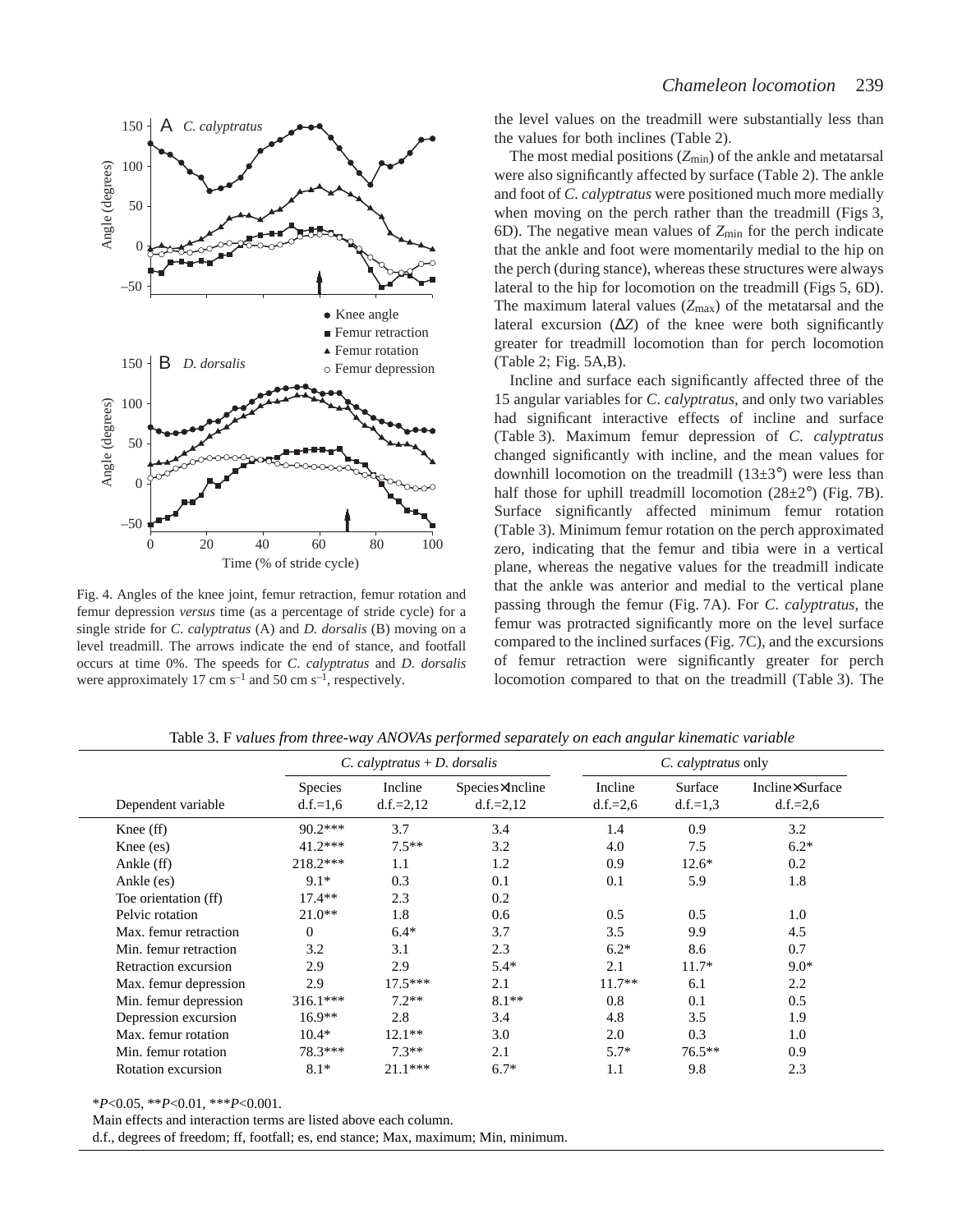

Fig. 5. Dorsal (A–C) and lateral (D–F) views of paths moved by different parts of the hindlimb relative to the hip (0, 0, 0) for *C. calyptratus* moving on a level perch (A,D) and a level treadmill (B,E) and *D. dorsalis* (C,F) moving on a level treadmill. Anterior is towards to the right of each plot. The closed and open symbols indicate the swing and stance phases, respectively. The overall direction of movement in the loops is clockwise.

ankle angles of *C*. *calyptratus* at footfall were significantly greater for locomotion on the perch compared to that on the treadmill (Table 3; Fig. 8C) such that the foot was dorsiflexed approximately 20° more on the treadmill compared to the perch.

Overall, the discriminant function (DF) analysis using each combination of surface and incline as the independent variable was highly significant (Wilks' λ=0.03, *F*75,339=4.7, *P*<0.001). The first DF (DF1) cleanly separated locomotion on the perch from the treadmill in *C. calyptratus* (Fig. 9). All strides were correctly classified as being either on the perch or on the treadmill. At least 65% of strides for each combination of surface and incline were correctly classified, which indicates that the experimental combinations produced fairly distinct kinematics. The second DF (DF2) separated most of the uphill from downhill strides on the treadmill, but not on the perch (Fig.·9A). *Y*hip at footfall, ankle angle at footfall, and maximum

femur rotation loaded the highest for DF1 (Table 4). Knee angle at footfall and at the end of stance, maximum femur retraction, and maximum femur depression loaded highest for DF2, and stride length, knee angle at the end of stance and maximum femur depression loaded highest for the third DF (DF3; Table 4).

## C. calyptratus versus D. dorsalis

The main effects of species (*C*. *calyptratus versus D. dorsalis*) were not significant for the relative values of stride and step lengths and hip heights (Table 1). However, the species by incline interaction term was highly significant for minimum hip height as a result of the extremely low value of hip height for *D. dorsalis* on the downhill compared to the level and uphill values (Table 1; Fig.  $6B$ ).

Of the 36 relative values of maximal positions and excursions of *x*, *y* and *z*, 17 had significant main effects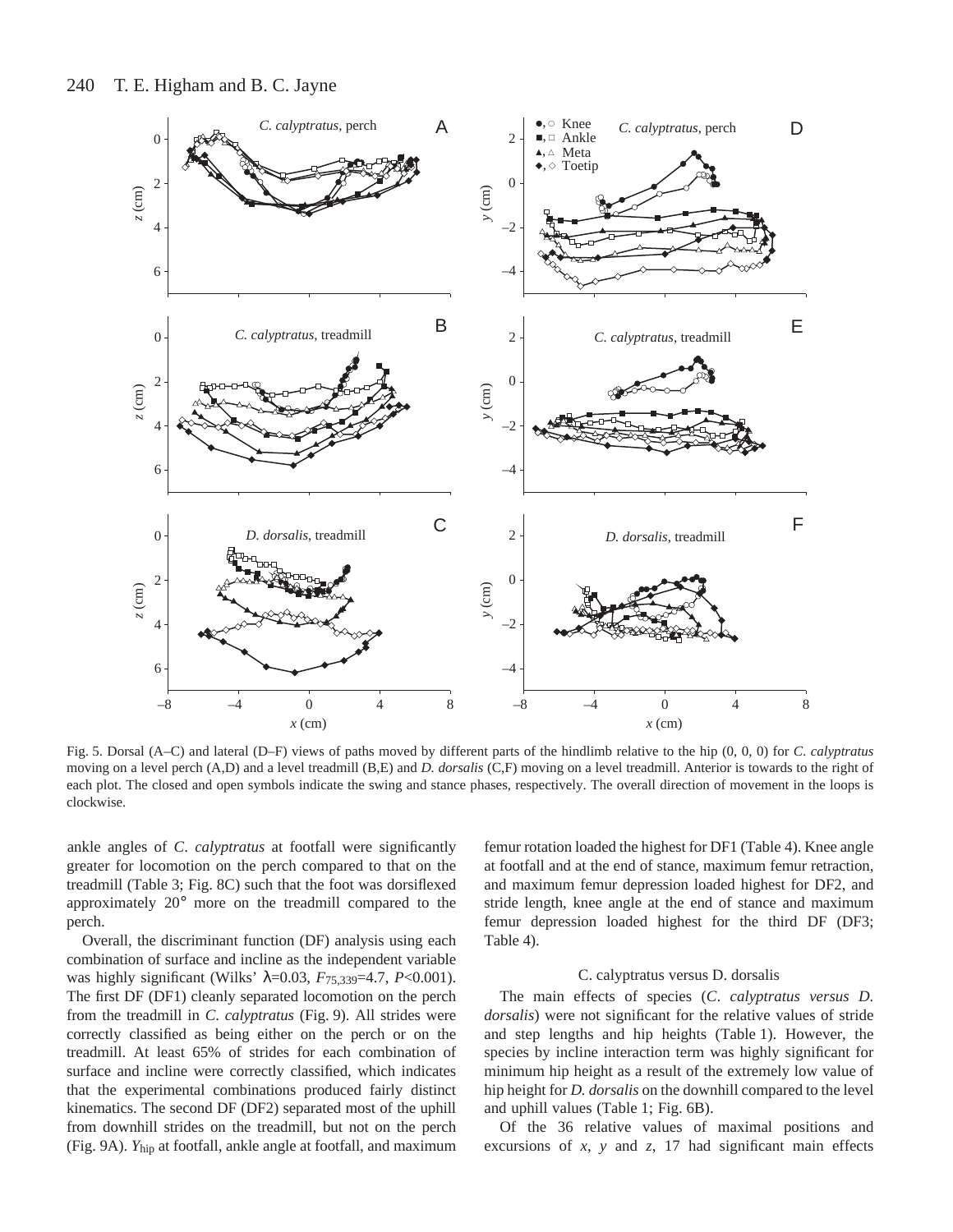

Fig. 6. Mean values of (A) relative stride length (open symbols) and step length (filled symbols), (B) relative minimum (filled symbols) and maximum (open symbols) hip height (*Y*hip), (C) relative longitudinal position of the ankle (*X*<sub>ankle</sub>) and (D) relative lateral position of the ankle (*Z*ankle). Circles and triangles represent *C*. *calyptratus* on the treadmill and perch, respectively. Squares represent *D. dorsalis* on the treadmill. Tables 1, 2 and 4 summarize the results of the statistical comparisons among species, inclines and surfaces.



Fig. 7. Mean values of the femur angles of *C. calyptratus* on the perch (triangles) and treadmill (circle) and *D. dorsalis* on the treadmill (squares). Values include minimum (filled symbols) and maximum (open symbols) long-axis femur rotation (A), femur depression  $(B)$ , and femur retraction  $(C)$ . Table 3 summarizes the statistical comparisons among species, inclines and surfaces.

between the two species (Table 5). One of the most conspicuous differences between species was the very large value of the most anterior position of the distal limb of *C*. *calyptratus* compared to *D. dorsalis* (Table·5, *X*max). The significantly greater longitudinal excursion of the distal limb of *C*. *calyptratus* compared to *D. dorsalis* was primarily a result of the large values of *X*max of *C*. *calyptratus* rather than substantial variation in the most posterior position (Table 5). For all inclines the most ventral  $(Y_{min})$  and dorsal  $(Y_{max})$ relative positions of the knee for *C*. *calyptratus* were both significantly more dorsal than those of *D. dorsalis* (Table 5; Figs 5E,F, 10). The most ventral relative positions (*Y*<sub>min</sub>) of all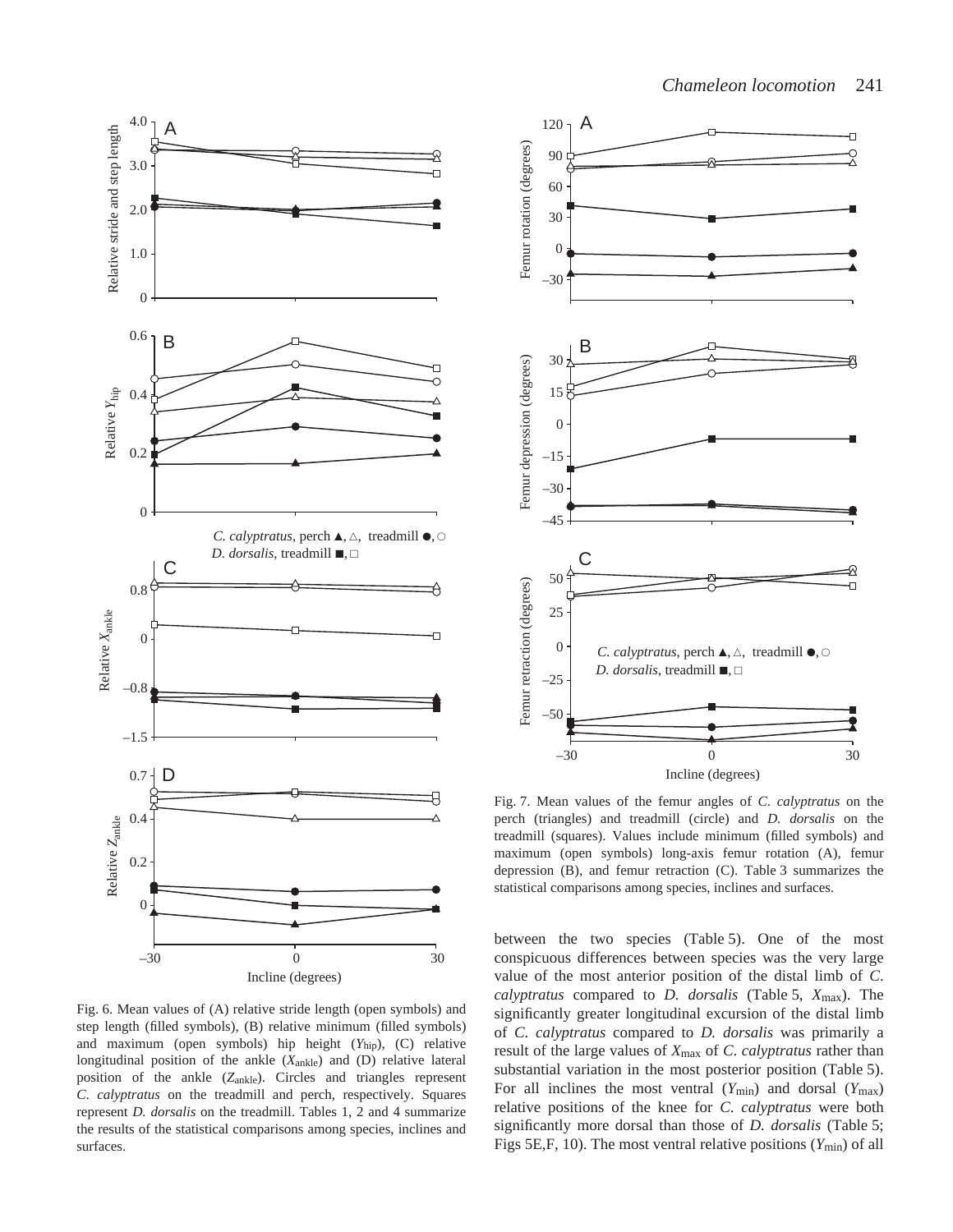Table 4. *Loadings from a discriminant function (DF) analysis on 89 strides of uphill, downhill and level locomotion for* C. calyptratus *on the perch and treadmill*

| Variable                   | DF1      | DF <sub>2</sub> | DF3     |
|----------------------------|----------|-----------------|---------|
| Stride length              | $-0.05$  | $-0.14$         | 0.54    |
| Step length                | $-0.01$  | 0.16            | 0.19    |
| Y <sub>hip</sub> football  | $-0.30$  | $-0.16$         | $-0.08$ |
| $\Delta Y_{\rm hip}$ total | $-0.03$  | $-0.22$         | $-0.17$ |
| Knee angle (footfall)      | 0.07     | $-0.34$         | 0.13    |
| Knee angle (end stance)    | $-0.26$  | 0.36            | $-0.38$ |
| Ankle angle (footfall)     | 0.32     | 0.12            | 0.27    |
| Ankle angle (end stance)   | $-0.12$  | 0.02            | $-0.11$ |
| Pelvic rotation            | $-0.01$  | $-0.03$         | 0.09    |
| Min. femur retraction      | $-0.16$  | 0.17            | 0.20    |
| Max. femur retraction      | 0.08     | 0.45            | $-0.17$ |
| Min. femur depression      | $\theta$ | $-0.18$         | $-0.14$ |
| Max. femur depression      | 0.14     | 0.35            | $-0.46$ |
| Min. femur rotation        | 0.07     | $-0.25$         | 0.23    |
| Max. femur rotation        | 0.42     | $-0.02$         | $-0.20$ |

Loadings with a magnitude ≥0.3 are marked in bold type.

Canonical correlations for DF1, DF2 and DF3 were 0.93, 0.72 and 0.57, respectively.

*Y*hipfootfall, hip height at footfall; ∆*Y*hiptotal, total vertical oscillation of the hip for the entire stride cycle.

points along the limb had significant interactive effects of incline and species such that their magnitude was very small for *D. dorsalis* on the downhill compared to all the other combinations of species and incline (Table 5). For all inclines the most medial  $(Z_{min})$  and lateral  $(Z_{max})$  relative positions of the knee for *C*. *calyptratus* were both significantly more medial than those of *D. dorsalis* (Table 5).

For a total of 15 angular variables in Table 3, 11 had significant main effects between the two species. For all inclines, the knee of *C*. *calyptratus* was more extended at footfall and the end of stance than that of *D. dorsalis* (Fig. 8B), and the values of the ankle angle at footfall and pelvic rotation were also significantly greater for *C. calyptratus* (Table 3; Fig. 8A,C). Maximum femur elevation (as indicated by minimum femur depression) of *C*. *calyptratus* greatly exceeded that of *D. dorsalis* on all inclines and the significant  $s$ pecies  $\times$  incline interaction indicated that values changed little with incline for *C*. *calyptratus*, whereas the downhill value for *D. dorsalis* differed substantially from the level and uphill values (Table 3; Fig. 7B). For all inclines, *C. calyptratus* had a significantly greater counterclockwise long-axis rotation of the femur (Table 3, minimum femur rotation) than that of *D*. dorsalis (Fig. 7A).

The second discriminant function analysis using each combination of species and incline as the independent variable was overall highly significant (Wilks'  $\lambda$ =0.001, *F*80,336=13.3, *P*<0.001). All observations were correctly classified by the discriminant function analysis as belonging to each of the two species, which were cleanly separated by the first DF (Fig. 11). The four variables that loaded highest



Fig. 8. Mean values of the two-dimensional angle of pelvic rotation (A), and the three-dimensional angles of knee angle at footfall (B) and ankle angle at footfall (C). Circles and triangles represent *C*. *calyptratus* on the treadmill and perch, respectively. Squares represent *D. dorsalis* on the treadmill. Table 3 summarizes the statistical comparisons among species, inclines and surfaces.

for DF1 were ankle and knee angles at footfall, minimum femur depression, and maximum femur rotation (Table·6). The second DF clearly separated the downhill strides from the other strides of *D. dorsalis* (Fig. 11A). The four variables that loaded highest for DF2 were relative *Y*hip at footfall, minimum and maximum femur depression, and minimum femur rotation (Table 6). The third DF separated the downhill from uphill strides for *C. calyptratus* (Fig. 11B). The four variables that loaded highest for DF3 were relative step length, knee angle at end of stance, maximum femur retraction, and maximum femur depression (Table 6). Within *C*. *calyptratus* more strides (7 of 42) were misclassified according to incline than for *D. dorsalis* (1 of 48), hence the multivariate effects of incline on the kinematics of *C*. *calyptratus* were not as conspicuous as for *D. dorsalis*.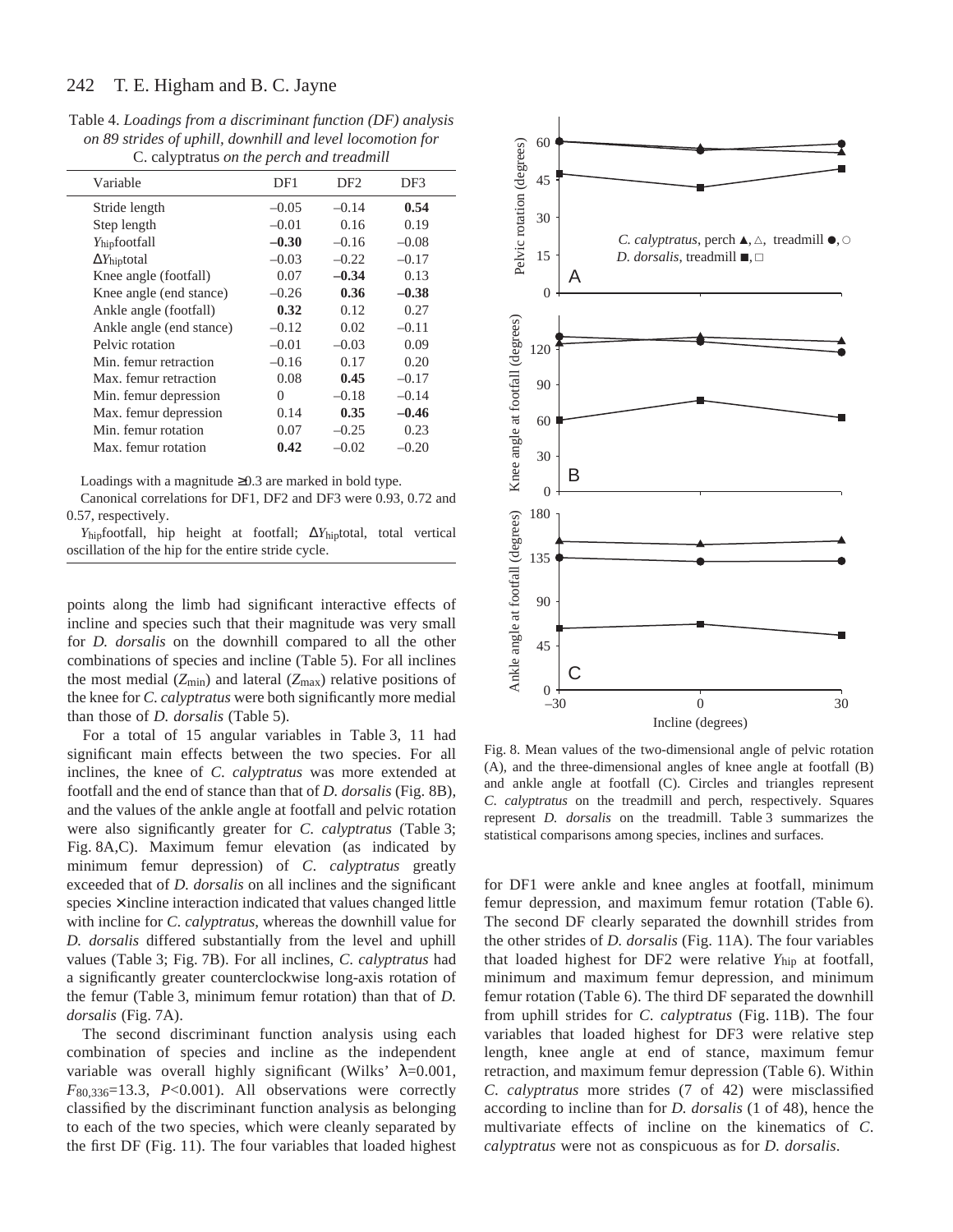Table 5. F values from three-way ANOVAs performed separately on each kinematic variable that indicates maximum and *minimum relative linear positions and displacements in the* x*,* y *and* z *dimensions relative to the hip during the stride cycle for* C. calyptratus *and* D. dorsalis *moving on a treadmill*

| Anatomical location             | $X_{\min}$     | $X_{\text{max}}$ | $\Delta X$ | $Y_{\rm min}$ | $Y_{\text{max}}$ | $\Delta Y$ | $Z_{\text{min}}$ | $Z_{max}$ | $\Delta Z$ |
|---------------------------------|----------------|------------------|------------|---------------|------------------|------------|------------------|-----------|------------|
| Incline $(2,12)$                |                |                  |            |               |                  |            |                  |           |            |
| Knee                            | $16.3***$      | 1.4              | $17.4***$  | $29.5***$     | $22.5***$        | 3.0        | 3.5              | 3.2       | 1.1        |
| Ankle                           | $17.5***$      | $7.4**$          | 1.0        | 38.8***       | $7.1**$          | $23.0***$  | 3.5              | 0.4       | 1.9        |
| Metatarsal                      | $13.9***$      | $6.5*$           | 0.7        | $26.9***$     | $16.0***$        | 3.7        | $13.4***$        | 1.9       | $4.7*$     |
| Toetip                          | $7.1**$        | 4.7              | 0.5        | $22.7***$     | $13.1***$        | 3.4        | 3.7              | 1.6       | 0.3        |
| Species $(1,6)$                 |                |                  |            |               |                  |            |                  |           |            |
| Knee                            | 0.4            | 0.6              | 1.8        | $26.2**$      | 49.8***          | 0.4        | $182.1***$       | $16.9**$  | $6.2*$     |
| Ankle                           | $7.2*$         | $456.4***$       | $117.0***$ | 5.6           | 1.7              | 3.8        | $6.3*$           | $\Omega$  | 1.3        |
| Metatarsal                      | $7.9*$         | 223.3***         | 49.6***    | 0.2           | 0.4              | $\Omega$   | $11.3*$          | 1.2       | 1.1        |
| Toetip                          | $\overline{0}$ | $205.8***$       | $27.7**$   | $8.0*$        | $17.3**$         | 0.8        | $12.1*$          | 1.5       | 1.7        |
| Incline $\times$ Species (2,12) |                |                  |            |               |                  |            |                  |           |            |
| Knee                            | 3.0            | $6.0*$           | 1.9        | $6.5*$        | $7.3**$          | 3.1        | $6.5*$           | 0.6       | 3.2        |
| Ankle                           | 2.8            | 1.1              | 3.0        | $13.9***$     | 1.2              | $28.7***$  | 1.4              | 0.5       | 2.7        |
| Metatarsal                      | 0.1            | 0.4              | 0.3        | $12.1**$      | 1.7              | 2.0        | $5.4*$           | 3.6       | $6.3*$     |
| Toetip                          | 0.1            | 0.6              | 0.8        | $9.6***$      | 1.2              | 0.8        | 1.9              | $3.9*$    | 2.3        |

\**P*<0.05, \*\**P*<0.01, \*\*\**P*<0.001.

ANOVA effects and degrees of freedom (in parentheses) are given above each group of rows indicating different locations within the hindlimb.

### **Discussion**

### *Limb posture*

The limb postures of different groups of vertebrates vary considerably. Traditionally, the limb postures for mammals and birds are considered erect, whereas those of salamanders and lizards are sprawling (Rewcastle, 1983; Russell and Bels, 2001). Diagrams illustrating sprawling limb posture typically show a horizontal femur, the knee directly lateral to the hip, a 90°-knee angle, and the ankle directly below the knee. The somewhat intermediate limb posture of crocodilians is considered 'semi-erect' as a result of the femur position (Reilly and Elias, 1998). In light of the continuum of variation in limb postures within vertebrates, such discrete categories may be of limited utility, as discussed at length in Gatesy (1991). However, determining where a particular species occurs along the continuum of variation may be useful.

Abu-Ghalyun et al. (1988) and Peterson (1984) previously suggested that the limb posture of chameleons is more erect than that of a generalized iguanian lizard. When chameleons are stationary the elbows and knees are sometimes close to the body and hence, in an anterior view, the limbs appear to be nearly in a parasaggital plane. Unlike most birds and mammals, during the locomotion of lizards retraction of the femur (in a horizontal plane) changes the position of the limb in a manner that effects the perception of limb erectness, based on an anterior view (Fig. 3). Presumably the position of the limb some time during the stance phase is of most interest for indicating erectness, but the time during stance for determining limb posture has never been standardized. As indicated by maximal femur depression (during stance) in our study, the anatomically generalized *D. dorsalis* had a more erect limb than *C*. *calyptratus* on the level surface. Furthermore, two-dimensional anterior views of the limb at footfall and midstance illustrate that the femur of *D. dorsalis* usually has a steeper downward orientation than that of *C*.

Table 6. *Loadings from a discriminant function analysis on 90 strides of uphill, downhill and level locomotion for both* C. calyptratus *and* D. dorsalis *on a treadmill*

| Variable                                      | DF1     | DF <sub>2</sub> | DF3      |  |
|-----------------------------------------------|---------|-----------------|----------|--|
| Relative stride length                        | 0.29    | $-0.19$         | $-0.04$  |  |
| Relative step length                          | 0.25    | $-0.20$         | $-0.34$  |  |
| Relative Y <sub>hip</sub> footfall            | $-0.06$ | 0.39            | 0.15     |  |
| Relative $\Delta Y_{\text{hip} \text{total}}$ | 0.05    | 0.02            | 0.19     |  |
| Knee angle (footfall)                         | 0.34    | 0.16            | 0.26     |  |
| Knee angle (end stance)                       | 0.22    | 0.16            | $-0.46$  |  |
| Ankle angle (footfall)                        | 0.43    | 0.06            | $\Omega$ |  |
| Ankle angle (end stance)                      | 0.07    | 0.01            | $-0.11$  |  |
| Toe orientation (footfall)                    | 0.13    | 0.13            | $-0.07$  |  |
| Pelvic rotation                               | 0.12    | $-0.05$         | 0.10     |  |
| Min. femur retraction                         | $-0.08$ | 0.18            | $-0.09$  |  |
| Max. femur retraction                         | 0.01    | 0.19            | $-0.48$  |  |
| Min. femur depression                         | $-0.42$ | 0.38            | 0.26     |  |
| Max. femur depression                         | $-0.06$ | 0.38            | $-0.38$  |  |
| Min. femur rotation                           | 0.13    | $-0.31$         | 0.28     |  |
| Max. femur rotation                           | 0.39    | 0.23            | 0.08     |  |
|                                               |         |                 |          |  |

Loadings with a magnitude $\geq 0.3$  are marked in bold type.

Canonical correlations for DF1, DF2 and DF3 were 0.99, 0.91 and 0.70, respectively.

*Y*hipfootfall, hip height at footfall; ∆*Y*hiptotal, total vertical oscillation of the hip for the entire stride cycle.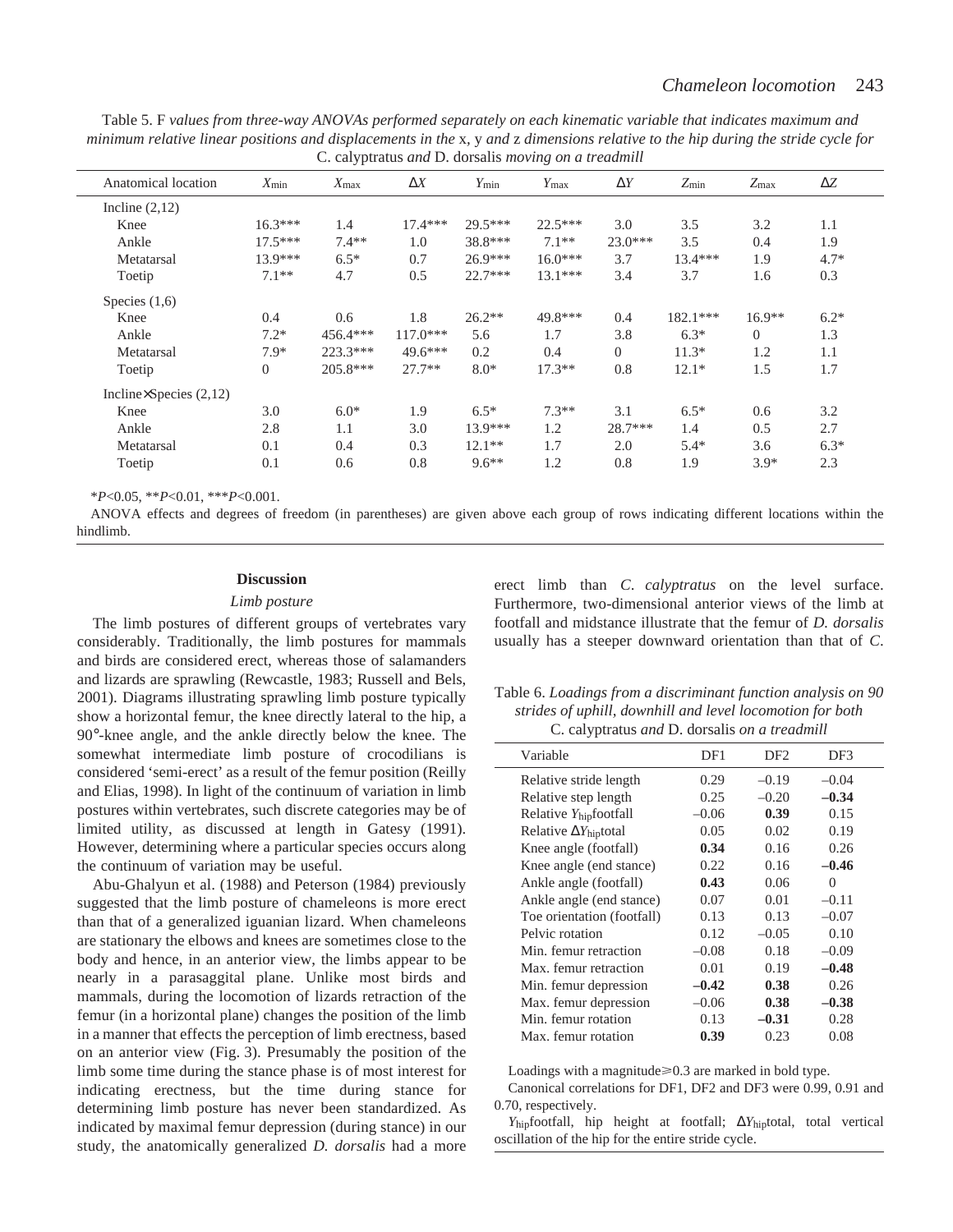

Fig. 9. (A) Discriminant function 1 (DF1) *versus* discriminant function 2 (DF2) and (B) DF1 *versus* discriminant function 3 (DF3), from an analysis of 15 kinematic variables for *C*. *calyptratus* moving on a perch (filled symbols) and a treadmill (open symbols). Each point is for an individual stride. Table 5 provides the canonical loadings for the discriminant functions.

*calyptratus* (Fig.·3). During swing *C*. *calyptratus* also elevated the femur substantially more than *D. dorsalis*. Thus, both our three- and two-dimensional data do not support previous assertions that chameleons have a relatively upright limb posture for a lizard.

The kinematic variables used to quantify limb erectness are not standardized. One approach is to determine the twodimensional angle between the proximal limb segment and a vertical reference line as seen in a two-dimensional anterior view. Limbs that appear to be vertical in an anterior view are usually considered erect, but an 'erect' limb may not be straight. Thus, the 'erect' limbs of many birds and mammals are 'crouched' to varying degrees, depending on both the extent to which the femur is not vertical and the amounts of



Fig. 10. Anterior views of the position of the hip (black inverted triangles), knee (red circles), ankle (yellow squares), metatarsal (green triangles), and toe tip (blue diamonds) for a single *C. calyptratus* moving on a level perch (A) and a level treadmill (B), and a single *D. dorsalis* moving on a level treadmill (C). Each panel is a composite of four strides, with approximately 25 points per stride. The mean position traveled by the mid-dorsal line was standardized to *z*=0.

flexion of the joints within the limb (Biewener, 1989; Gatesy and Biewener, 1991).

If the femur of a lizard is protracted 90° and the femur is only slightly depressed, then one would conclude from a twodimensional anterior-view data that the limb is erect (Fieler and Jayne, 1998). The amounts of femur protraction did not differ significantly between *C*. *calyptratus* and *D. dorsalis*. However, the large amount of pelvic rotation in *C*. *calyptratus* combined with femur protraction resulted in the femur being nearly parallel to the *x*-axis (Fig. 1A), creating the impression, from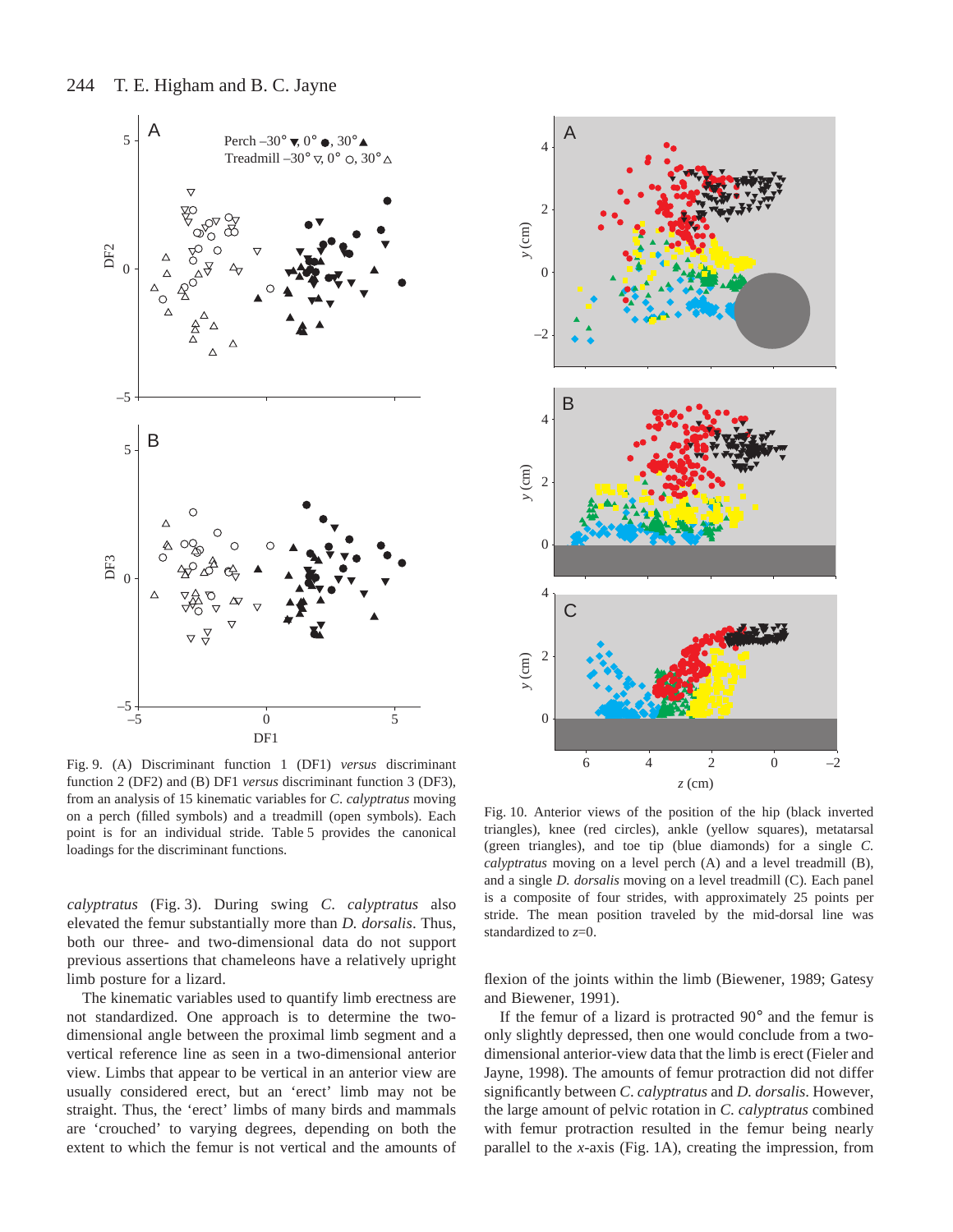

Fig. 11. (A) Discriminant function 1 (DF1) *versus* discriminant function 2 (DF2) and (B) DF1 *versus* discriminant function 3 (DF3), from an analysis of 16 kinematic variables for *D. dorsalis* (filled symbols) and *C*. *calyptratus* (open symbols) moving on a treadmill. Each point is for an individual stride. Table 6 provides the canonical loadings for the discriminant functions.

an anterior view, that the limb is relatively erect at footfall, although it is highly crouched rather than straight (Fig. 3). However, the femur of *C*. *calyptratus* is not usually depressed (i.e. knee is not lower than the hip) at footfall, and at midstance the knee is nearly lateral to the hip (Figs 1B, 3), similar to most descriptions of sprawling posture. Unlike typical sprawling posture, the knee of *C*. *calyptratus* at mid-stance on the perch is flexed at an acute angle, resulting in the foot being substantially medial to the knee rather than directly beneath it  $(Fig. 3)$ .

*Sceloporus clarkii* is a lizard that frequently climbs on steep flat surfaces and has a very sprawling limb posture (Reilly and Delancey, 1997). For much of stance the femur and tibia of *S*. *clarkii* are nearly parallel to the horizontal plane and the foot is often lateral to the knee (Reilly and Delancey, 1997). When moving on inclines, *D. dorsalis* has a greater amount of femur rotation at footfall, which orients the tibia more nearly parallel to a horizontal plane (Jayne and Irschick, 1999). Many arboreal geckoes and anoline lizards have specialized toe morphologies that facilitate their adherance to steep surfaces (Irschick et al., 1996), and the plane formed by their femur and tibia is often

at a shallow angle relative to the locomotor surface (although quantitative data are lacking). Thus, within lizards, the more nearly vertical orientation of the femur–tibia plane (femur rotation near zero) in early stance of *C*. *calyptratus* in this study is strikingly different from other arboreal specialists and some generalists on steep surfaces.

## *Specializations of chameleons*

Arboreal habitats pose many functional challenges, including (1) bridging gaps between branches, (2) traveling on perches with small diameter and (3) avoiding obstructions created by the clutter of branches. Two key morphological specializations of chameleons that probably facilitate accomplishment of some of these tasks are the prehensile feet and tail. Behavioral specializations of chameleons that facilitate arboreal locomotion include a slow, but stable, walking gait (Peterson, 1984). Many species of arboreal animals bridge gaps by jumping (Cartmill, 1985), but chameleons do not. Thus, the reaching ability of chameleons is likely to be important.

Peterson (1984) found that chameleons have an increased longitudinal translation of the shoulder joint compared to other lizards, which enables chameleons to reach farther to bridge gaps. We also found that chameleons have an unusually large forward reach of the hindlimb, which is a result of large amounts of femur protraction and knee extension rather than mobility of the hip joint. Besides bridging gaps, increased forward reach can contribute to increased step length. Unlike the running gaits of many species of lizards, which have a prolonged suspended phase (Jayne and Irschick, 1999; Irschick and Jayne, 1999b), we have never observed a suspended phase for *C*. *calyptratus*. Thus, longitudinal displacement during stance is the primary determinant of stride length of *C*. *calyptratus*.

The different orientation of the hindlimb of *C*. *calyptratus* compared to other lizards during stance may indicate a different reliance on pulling *versus* pushing to move the body forward from the limb contacting the ground. The extreme forward reach of the hindlimb of *C*. *calyptratus*, combined with considerable flexion of the knee (Fig. 4A) during early stance, may indicate a reliance on actively pulling the body forward rather than simply vaulting over a relatively straight limb. In contrast, only a modest amount of knee flexion occurs during early stance of many terrestrial lizards (Fig. 4B), and the tibia is often nearly perpendicular to the ground during early stance (Jayne and Irschick, 1999; Irschick and Jayne, 1999b). The extreme forward reach of *C*. *calyptratus* at the beginning of stance may also result in a ground reaction force with a large posterior-directed component that could impede forward progression. In contrast, dorsoventrally flattened arboreal lizards, such as anoles and geckos, may be more reliant on pushing with the hindlimbs, since the tibia at footfall forms an acute angle with the locomotor surface and the ankle is markedly posterior to the knee. Thus, future comparative data on passive *versus* active mechanisms of knee flexion and the orientation of the ground reactive force in early stance of lizards would be very informative.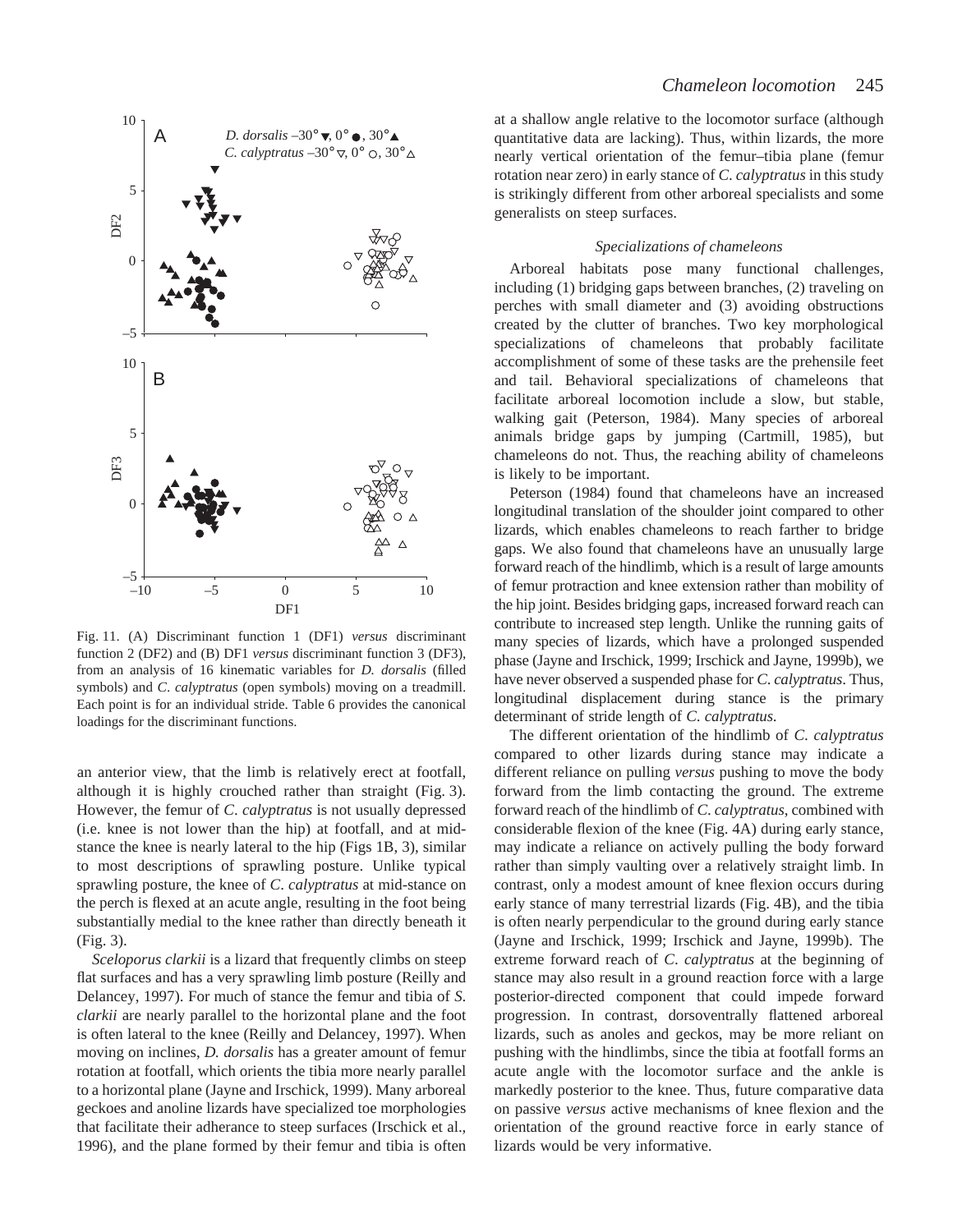The prehensile feet of chameleons allow them to cling tenaciously to small diameter perches (Losos et al., 1993), which may have some advantages for locomotion not previously considered. For example, if active knee flexion of *C*. *calyptratus* pulls the body forward when on level and uphill surfaces, then knee flexion would tend to lift the foot up from the locomotor surface. However, *C*. *calyptratus* grasps the locomotor surface immediately after footfall, which could facilitate use of a pulling mechanism for generating propulsive forces. In contrast, extending the limbs to push the body forward should add to the normal force with the locomotor surface and hence enhance traction and reduce the need to grasp the surface.

For measurements of the pectoral girdle and mid trunk, Peterson (1984) previously characterized *C*. *calyptratus* as having less axial undulation than the more generalized iguanian lizard, *Agama agama*. Peterson (1984) estimated that the increased amount of undulation of *A. agama* nearly doubled its importance to contributing to step length in this species compared to *C*. *calyptratus*. Unexpectedly, we found that the pelvic rotation of *C*. *calyptratus* was approximately twice that of *D. dorsalis* moving at an equivalent speed. These different conclusions regarding the relative amounts of axial undulation in *C*. *calyptratus* could be the result of longitudinal differences in bending, but no previous study has quantified axial bending of *C*. *calyptratus* along its entire length. Among mammals, the subfamily of lorises, within the primates, are exceptional for using unusually large  $(\pm 30^{\circ})$  amounts of pelvic rotation in the horizontal plane during locomotion (Demes et al., 1990). Lorises have additional convergent similarities with *C*. *calyptratus*, including prehensile feet and behavioral specializations for moving slowly on slender branches (Demes et al., 1990).

The laterally compressed bodies of chameleons compared to most generalized iguanian lizards may allow the limbs to be more medial during certain portions of the stride. The thigh of *C*. *calyptratus* was often protracted so much that its medial surface touched the side of the body (Fig. 1A,C). Thus, *C*. *calyptratus* might be able to protract the femur more than if its body had considerable lateral bulges. For a particular incline at footfall, the femur of *C*. *calyptratus* was commonly protracted 10° more than that of *D. dorsalis*, but these differences between species were not statistically significant (Fig. 7C; Table 3). Pelvic rotation is an additional mechanism for moving the knee medially, and the combination of pelvic rotation and femur protraction of *C*. *calyptratus* was such that its thigh was nearly parallel to the *x*-axis when moving on the round perch (Fig.  $1A, C$ ).

Minimizing the width of the swath created by a lizard as it moves through the environment should facilitate avoiding obstructions in cluttered arboreal habitats. Unexpectedly, the lateral space required for *C*. *calyptratus* on the level perch and *D. dorsalis* on the level treadmill were approximately the same (Fig.·10). The *C*. *calyptratus* and *D. dorsalis* used in our experiments had very similar hip-to-toe lengths. The tip of the toe occurred in the most lateral portion of the swath created by

*D. dorsalis*, whereas the knee of *C*. *calyptratus* often occurred in the most lateral portion of the swath (Fig. 10A,C). Some of these differences between the swaths created by *D. dorsalis* and *C*. *calyptratus* are the result of a much greater heel-to-toe distance and lateral orientation of the foot of *D. dorsalis*  $(Fig. 5C)$ .

## *Effects of incline and surface*

Inclines affected the hindlimb movements of *C. calyptratus* minimally compared to the terrestrial species, *D. dorsalis*. For a total of 64 variables quantified by Jayne and Irschick (1999) for *D. dorsalis* on a flat treadmill, 47 had significant main effects of incline. Our study is the first to determine the effects of incline on the three-dimensional hindlimb kinematics of an arboreal lizard. For a total of 47 kinematic variables quantified for *C*. *calyptratus*, incline had less widespread main effects than surface (5 *versus* 15).

*D. dorsalis* increases the amount of pelvic rotation when moving uphill which may indicate an increased reliance on axial structures to provide propulsive forces (Jayne and Irschick, 1999). In contrast, chameleons did not increase pelvic rotation when moving uphill, and may rely primarily on modifications of appendicular muscle activity for increased force. Perhaps, the large amount of pelvic rotation in *C*. *calyptratus* on all surfaces indicates that no further pelvic rotation is possible on uphill inclines.

The detrimental effects of decreased surface diameter on the sprinting speeds of *Anolis* lizards are well documented (Losos and Sinervo, 1989; Losos and Irschick, 1996;), but previous kinematic data of lizards moving on perches of varying diameter are lacking. However, Schmitt (1994, 1998) quantified the effects of diameter on the three-dimensional kinematics of the forelimb for the locomotion of some species of primates.

A common response of diverse vertebrate taxa to narrow perches and inclines is to reduce the heights of the hip and shoulder relative to the locomotor surface and hence lower the center of mass relative to the locomotor surface. Lowering the center of mass should decrease the torques that tend to topple an animal over when on a round perch, or make it fall away from a steeply inclined surface (Cartmill, 1985). The hip heights of *C*. *calyptratus* decreased significantly on round perches compared to flat surfaces but were unaffected by incline (Table 1; Fig. 6B). In contrast to *C. calyptratus*, the hip heights of *D. dorsalis* decreased significantly on inclined surfaces compared to the level surface (Jayne and Irschick, 1999). The mechanisms for changing hip height in these two species of lizards differ. Reduced hip height was largely a result of greater knee flexion during mid-stance for *C*. *calyptratus* on perches, and increased clockwise long-axis (right lateral view) femur rotation for *D*. *dorsalis* on inclines (Jayne and Irschick, 1999).

Hip or shoulder heights also decrease for monkeys on narrow round perches compared to flat surfaces (Schmitt, 1998), and for monkeys (Vilensky et al., 1994) and cats (Carlson-Kuhta et al., 1998; Smith et al., 1998) on inclines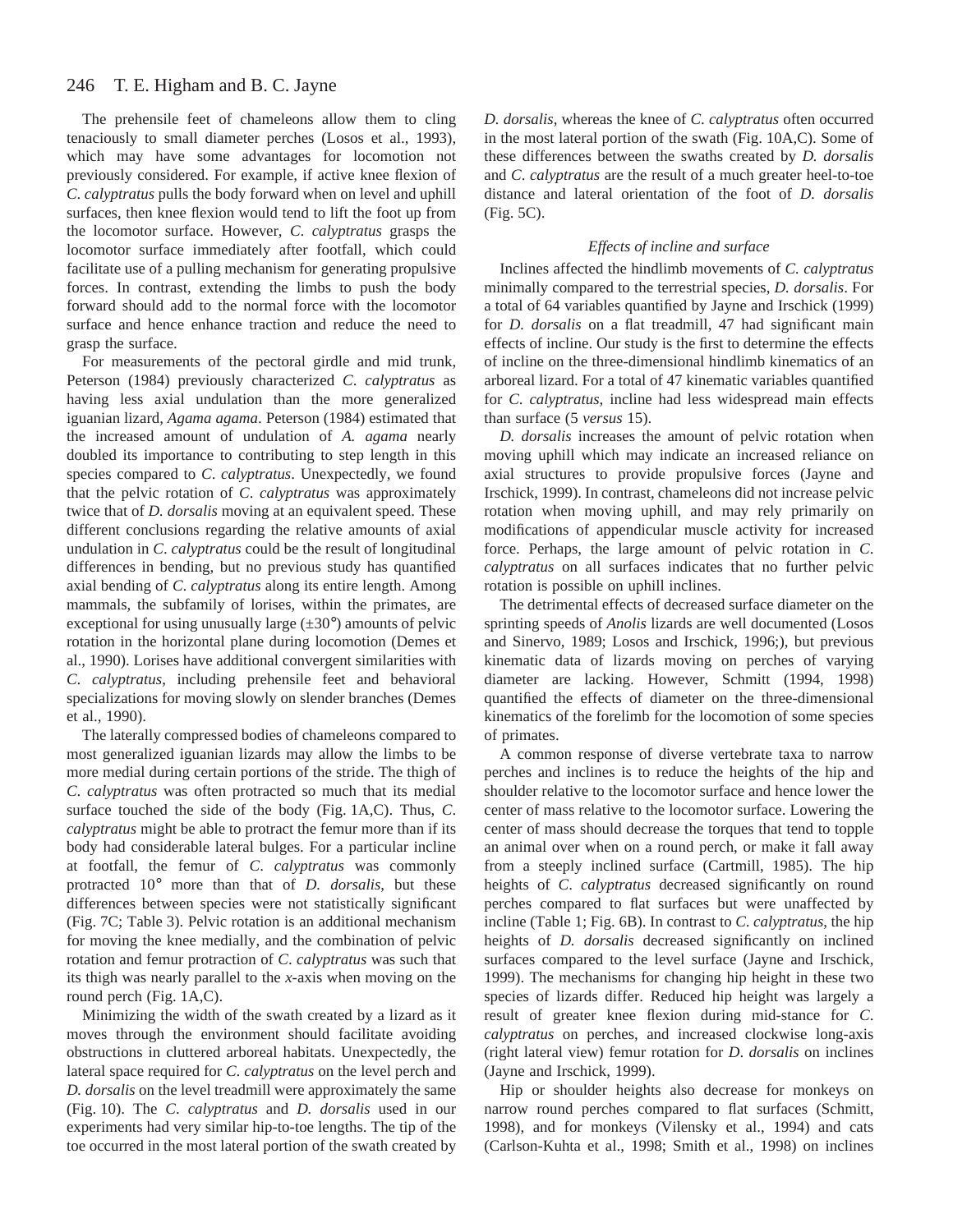compared to level surfaces. Hip and shoulder heights are lowered in monkeys (Vilensky et al., 1994; Schmitt, 1998) and cats by increased flexion of the elbow or knee joints, and cats also increase hip flexion to lower hip height (Carlson-Kuhta et al., 1998; Smith et al., 1998). When the knee is anterior to the hip, retracting the femur in a parasaggital plane will increase hip height unless flexion at other joints compensates for this movement. Thus, for many mammals a key mechanism of propulsion also affects hip height and oscillations in hip height. In contrast, when amphibians and reptiles retract the femur in a horizontal plane, this mechanism of propulsion has little effect on hip height.

The initial position of a limb bone during stance also has important consequences for the extent to which a particular rotational movement will cause displacements perpendicular to the locomotor surface. For example, the component of movement perpendicular to the locomotor surface resulting from femur retraction in mammals will be maximized when the initial position of the femur is parallel to the locomotor surface. Similarly, for long-axis femur rotation in sprawling limbed animals, the component of movement perpendicular to the locomotor surface will be maximized when the plane containing the femur and the tibia is parallel to the horizontal surface. Thus, two species could have identical angular excursions but profound differences in height and oscillation in height above the locomotor surface, as well as differences in longitudinal excursions.

The angular excursions of humeral and femoral retraction in primates are usually larger than those of other mammalian groups (Larson et al., 2000, 2001), and chameleons have a significantly greater excursion of femoral retraction than a terrestrial lizard (desert iguana). Furthermore, the combination of the initial limb position and the angular excursions of the chameleon hindlimb are such that chameleons have a greater relative longitudinal excursion of the distal limb (∆*X*ankle in Table 5; Fig. 6C) than that of desert iguanas. Thus, relative to terrestrial species, arboreal species may be notable for having kinematics that maximize the longitudinal displacement that occurs during stance.

Some additional variation in knee angles associated with inclines differs between chameleons and terrestrial lizards and mammals. For example, as cats (Carlson-Kuhta et al., 1998) and desert iguanas (Jayne and Irschick, 1999) move on steeper inclines, the values of knee angle at footfall are smaller (more flexed) than those for the level surface. In contrast, the angles of the knee and ankle (at footfall) of chameleons did not change significantly with incline.

Inclines commonly appear to affect the longitudinal position of the foot relative to where the limb articulates with the girdle. The most anterior and posterior positions of the ankle and foot of *C*. *calyptratus* occurred on the downhill and uphill surfaces, respectively. When *D. dorsalis* moves downhill, changes in femur retraction and rotation tend to position the foot more anterior relative to the hip than when moving on a level surface, and for faster speeds of uphill locomotion these movements contribute to a more posterior location of the foot

relative to the hip (Jayne and Irschick, 1999). Similarly, when cats move up and down inclines, the distal limb shifts posterior and anterior, respectively. Perhaps, the more posterior orientation of the distal limb facilitates pushing the body up inclines, whereas the more anterior position on downhill may facilitate the animal's deceleration (Carlson-Kuhta et al., 1998).

This research was supported by NSF grant IBN 9983003 to D. J. Irschick and B.C.J. The acquisition of a high-speed video system was supported by NSF grant BIR 9217409 to B.C.J. R. German, D. Gist, M. Maynard, and A. Horner provided valuable comments on early drafts of the manuscript.

### **References**

- **Abu-Ghalyun, Y., Greenwald, L., Hetherington, T. E. and Gaunt, A. S.** (1988). The physiological basis of slow locomotion in chamaeleons. *J. Exp. Zool.* **245**, 225-231.
- **Biewener, A.** (1989). Scaling body support in mammals: Limb posture and muscle mechanics. *Science* **245**, 45-48.
- **Carlson-Kuhta, P., Trank, T. V. and Smith, J. L.** (1998). Forms of forward quadrupedal locomotion. II. A comparison of posture, hindlimb kinematics, and motor patterns for upslope and level walking. *J. Neurophysiol.* **79**, 1687- 1701.
- **Carothers, J. H.** (1986). An experimental confirmation of morphological adaptation: toe fringes in the sand-dwelling lizard *Uma scoparia*. *Evolution* **40**, 871-874.
- **Cartmill, M.** (1974). Pads and claws in arboreal locomotion. In *Primate Locomotion* (ed. F. A. Jenkins), pp. 45-83. New York: Academic Press.
- **Cartmill, M.** (1985). Climbing. In *Functional Vertebrate Morphology* (ed. M. Hildebrand, D. M. Bramble, K. F. Liem and D. B. Wake), pp. 73-88. Cambridge: Belknap Press.
- **Demes, B., Jungers, W. L. and Nieschalk, U.** (1990). Size- and speed-related aspects of quadrupedal walking in slender and slow lorises. In *Gravity, Posture and Locomotion in Primates* (ed. F. K. Jouffroy, M. H. Stack and C. Niemitz), pp. 175-198. Florence: II Sedicesimo.
- **Farley, C. T. and Emshwiller, M.** (1996). Efficiency of uphill locomotion in nocturnal and diurnal lizards. *J. Exp. Biol.* **199**, 587-592.
- **Fieler, C. L. and Jayne, B. C.** (1998). Effects of speed on the hindlimb kinematics of the lizard *Dipsosaurus dorsalis*. *J. Exp. Biol.* **201**, 609-622.
- **Gatesy, S. M.** (1991). Hind limb movements of the American alligator (*Alligator mississippiensis*) and postural grades. *J. Zool. Lond.* **224**, 577- 588.
- **Gatesy, S. M. and Biewener, A. A.** (1991). Bipedal locomotion: effects of speed, size and limb posture in birds and humans. *J. Zool. Lond.* **224**, 127- 147.
- **Goslow, G. E. and Jenkins, F. A.** (1983). The functional anatomy of the shoulder of the savannah monitor lizard (*Varanus exanthematicus*). *J. Morphol.* **175**, 195-216.
- **Higham, T. E., Davenport, M. S. and Jayne, B. C.** (2001). Maneuvering in an arboreal habitat: the effects of turning angle on the locomotion of three sympatric ecomorphs of *Anolis* lizards. *J. Exp. Biol.* **204**, 4141-4155.
- **Huey, R. B. and Hertz, P. E.** (1982). Effects of body size and slope on sprint speed of a lizard *Stellio (Agama) stellio*. *J. Exp. Biol.* **97**, 401-409.
- **Huey, R. B. and Hertz, P. E.** (1984). Effects of body size and slope on acceleration of a lizard (*Stellio stellio*). *J. Exp. Biol.* **110**, 113-123.
- **Irschick, D. J., Austin, C. C., Petren, K., Fisher, R. N., Losos, J. B. and Ellers, O.** (1996). A comparative analysis of clinging ability among padbearing lizards. *Biol. J. Linn. Soc.* **59**, 21-35.
- **Irschick, D. J. and Jayne, B. C.** (1998). Effects of incline on speed, acceleration, body posture and hindlimb kinematics in two species of lizard *Callisaurus draconoides* and *Uma scoparia*. *J. Exp. Biol.* **201**, 273- 287.
- **Irschick, D. J. and Jayne, B. C.** (1999a). A field study of the effects of incline on the escape locomotion of a bipedal lizard, *Callisaurus draconoides*. *Physiol. Biochem. Zool.* **72**, 44-56.
- **Irschick, D. J. and Jayne, B. C.** (1999b). Comparative three-dimensional